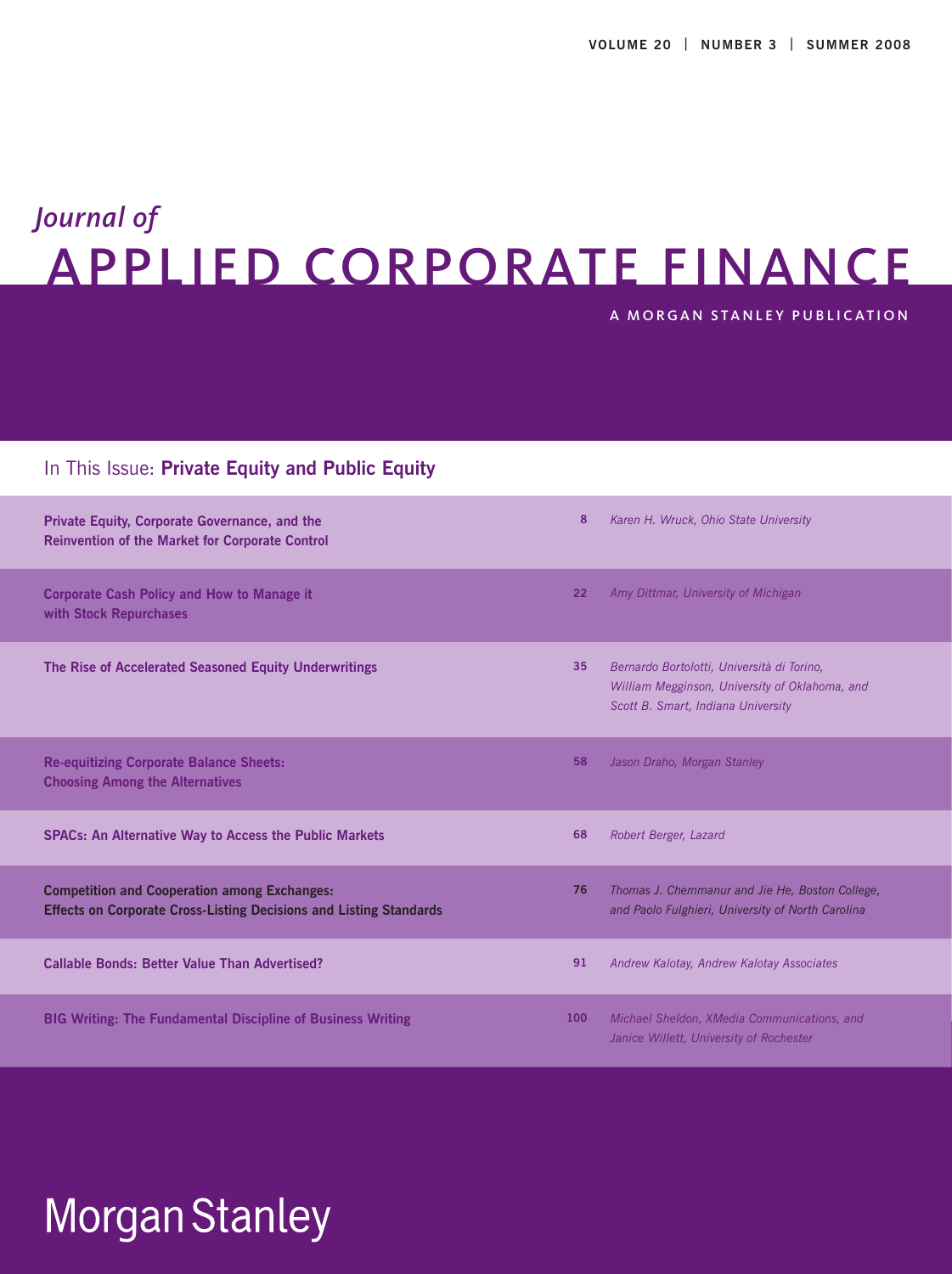## **Competition and Cooperation among Exchanges: Effects on Corporate Cross-Listing Decisions and Listing Standards**

by Thomas J. Chemmanur and Jie He, Boston College, and Paolo Fulghieri, University of North Carolina\*

**I** n recent years a growing number of companies have listed their stocks on exchanges outside their country of origin. Many European companies have listed on the New York Stock Exchange (NYSE), and companies from emerging market countries such as Israel, India, and China have listed not only on the NYSE, but on various other American and European exchanges such as the NASDAQ and the London Stock Exchange (LSE). In addition to public companies seeking "dual listings," some firms are choosing to go public for the first time on an overseas exchange.

Although a number of studies have examined the stock market response to international listings, little work has been devoted to identifying the underlying forces that drive a company's choice of market for listing. For example, if an American start-up decides to go public in the U.S., should it list on the NYSE or the NASDAQ? Or if it instead chooses to list in a foreign market, should it go for the LSE or the Frankfurt Stock Exchange? Some exchanges have more prestige than others—and this can have the effect of "certifying" the value of the issuing company's shares, which can be especially important for less sophisticated (i.e., retail) investors. On the other hand, the more reputable exchanges also tend to charge higher listing fees and impose more demanding disclosure rules or other listing requirements. Prospective issuers can be expected to weigh the relative strengths and weaknesses of the exchanges when making their listing choices.

The mirror image of the corporate listing decision is the competition among exchanges for such listings, both in the U.S. and in Europe. For example, the NYSE and LSE have engaged in vigorous competition to attract listings from companies in other countries, especially those from emerging economies. One question that arises is the effect of such competition on the "listing standards" set by the exchanges.<sup>1</sup> With prospective corporate issuers in mind, the exchanges particularly those that are publicly traded, like the LSE and NYSE<sup>2</sup>—can be expected to choose the combination of fees and listing standards that is expected to maximize their own long-run values.

One important factor that will influence the exchanges' decisions is the competitive landscape of the exchange industry. As more venues become available for corporate listing, stock exchanges that are exposed to more intense competition may be tempted to relax their listing standards, thereby setting off a "race to the bottom" to attract applications from companies in emerging markets as well as developed countries. And such concerns have only deepened as more and more exchanges have become publicly traded entities charged with maximizing the wealth of their own shareholders. But, to determine whether such fears are justified, one has to start by analyzing how exchanges set their listing standards in the first place.

In this article, we explore the main factors in corporate listing decisions as well as the expected effects on listing standards of both the growing competition and the recent wave of cooperative arrangements—alliances and mergers among exchanges (for a list of recent transactions, see Table 1). And because changes in exchanges' listing standards will in turn influence corporate listing decisions, our main focus can perhaps best be described as the *strategic interaction* between companies and exchanges, and the effects of this interaction on both corporate decisions and listing standards.

In exploring this interaction between companies and exchanges, we attempt to provide answers to the following seven questions:

(1) What are the incentives for companies based in one country to list in another?

(2) What determines an exchange's choice of listing requirements and how do the chosen listing standards affect the listing companies' values?

(3) What are the benefits to a company of dual or multiple listings?

(4) How does an exchange's reputation affect its listing standards, and does this effect in turn influence corporate listing choices?

<sup>\*</sup> This article draws on and summarizes the findings of our previously published paper: Thomas Chemmanur and Paolo Fulghieri, "Competition and Cooperation among Exchanges: A Theory of Cross-listing and Endogenous Listing Standard," *Journal of Financial Economics* 82 (2006), 445-489. Interested readers should consult this paper for the mathematical analysis and formal proofs supporting the arguments of this article.

<sup>1.</sup> By "listing standards" we mean not only the initial listing requirements (such as those regarding the profitability record, number of shares (float), and minimum market

capitalization), but also the stringency of their disclosure and other regulations, and the rigor with which these regulations are enforced.

<sup>2.</sup> For example, the London Stock Exchange (LSE) formally listed its own shares in July 2001. The Chicago Mercantile Exchange (CME) went public in December 2002. The NYSE acquired the electronic-trading company Archipelago Holdings Inc. in March 2006 and turned itself into a public company.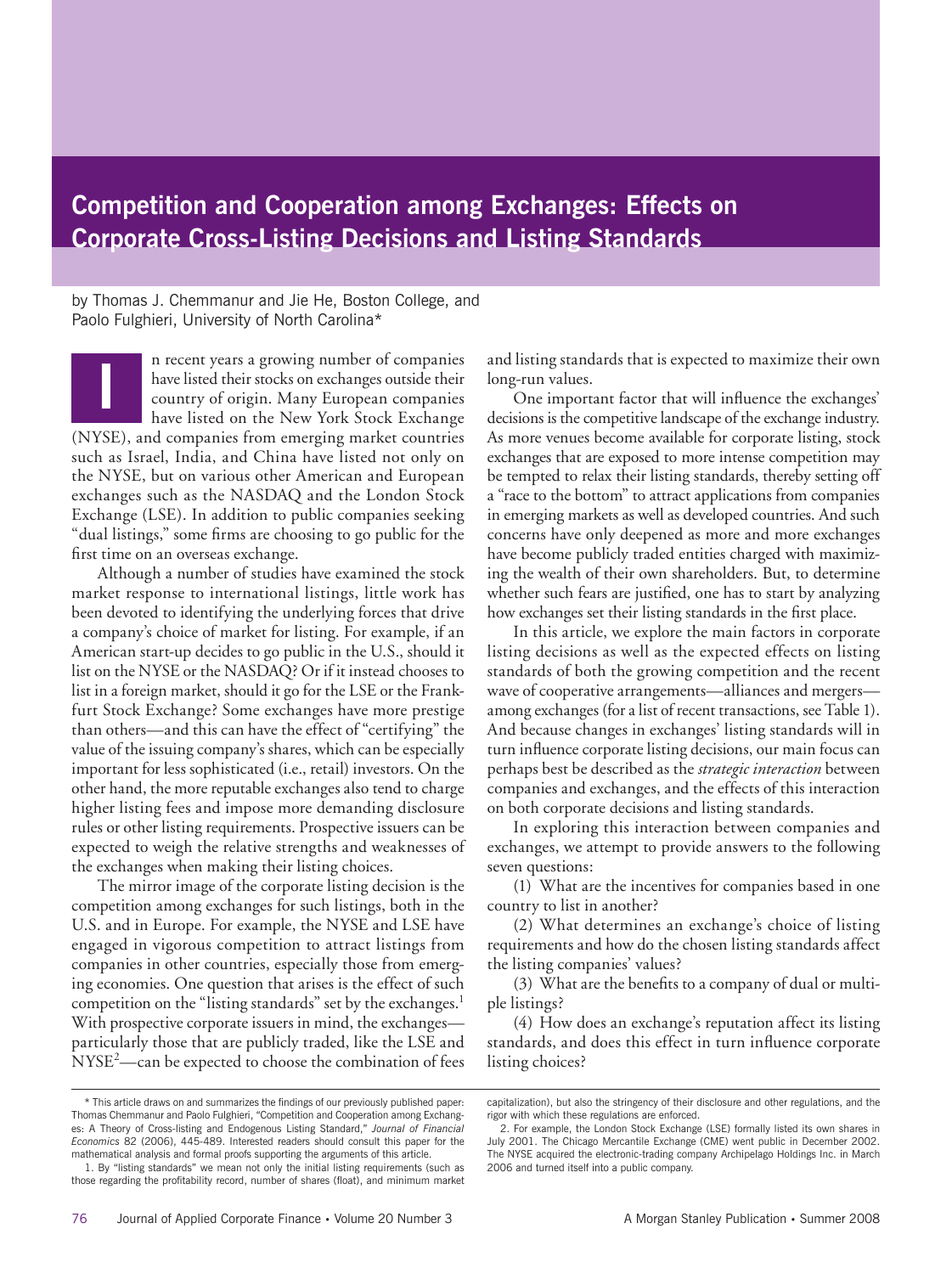### **Recent International IPOs on European and U.S. Exchanges**

**A**lthough overall IPO activity for European exchanges in the fourth quarter of 2007 was down from the same period in the previous year, the European markets have continued to attract non-European companies. There were 49 IPOs by non-European companies in the quarter that raised a total of €7.5 billion, an increase from the fourth quarter of 2006 when 33 international IPOs raised  $€4.7$  billion. London and Luxembourg were the primary destinations for such issuers. London's Main Market attracted ten non-European IPOs raising €4.5 billion, including companies from Russia and Kazakhstan. AIM attracted 22 non-European IPOs that raised €644 million, including companies from the U.S., Canada,

(5) How do exchanges compete for corporate listings, and what is the effect on listing standards of competition and cooperation (mergers or alliances) among exchanges?

(6) What is the optimal regulatory structure for exchanges?

(7) What are the long-run expected effects of the passage of the Sarbanes-Oxley Act of 2002 (SOX) on the ability of U.S. exchanges to attract cross-listings by foreign companies?

These questions have assumed greater significance with the increasing global integration of financial markets as well as the growth in alliances and mergers of exchanges just noted. In addressing these questions, we begin by presenting the outlines of a theoretical framework that we developed in an article published recently in the *Journal of Financial Economics*. 3 We then use this framework to shed light on the advantages and disadvantages of such arrangements, and to identify the key characteristics of those exchanges that are likely to emerge as "winners" in this competition.

Our framework begins by assuming an equity market that is characterized by *asymmetric information*—that is to say, a market in which corporate "insiders" such as owner/ entrepreneurs and venture capitalists have private information about firm value. "Outside" investors, while not privy to this information, are assumed to have the ability to reduce their informational disadvantage (though not eliminate it entirely) by producing information at a cost. Our framework also assumes that there are two basic kinds of outside investors: those with a cost advantage in producing ("noisy,"

Australia, and the Far East. During the same quarter, the U.S. attracted 15 international IPOs that raised a total of €1.7 billion, of which eleven issuing companies were from China, two from Greece, and two from Israel.

During all of 2007, the European exchanges attracted 128 international IPOs that raised  $£21.5$  billion, a decrease in volume but an increase in value compared to 2006, which saw 135 IPOs by international companies raising €19.2 billion. In terms of value, international IPOs represented 27% of total IPOs in Europe in 2007. By comparison, U.S. exchanges had 45 IPOs by non-U.S. companies that raised  $\epsilon$ 9.7 billion, representing 21% of their total IPOs by value.<sup>4</sup>

or not completely reliable) information about the true firm value (hereafter referred to as "low-cost investors") and those with no such advantage ("high-cost investors"). As a practical matter, one can think of low-cost investors as financial analysts, portfolio managers, or other professional investors knowledgeable about a given industry or firm, and who therefore have special expertise in valuing the firm.

There are five important factors that drive our analysis in this setting. First, from the point of view of any given company, the number of low-cost information producers (who have a cost advantage in evaluating that firm) can vary from one exchange to another. Second, different exchanges have different listing and disclosure requirements, which affect not only the kinds of companies that are listed, but also the ongoing policing of corporate disclosures and hence the reliability of the information available to outsiders.<sup>5</sup> Third, the rigor with which the listing and disclosure policies of an exchange are carried out can change without outsiders being immediately aware of such changes. Over time, however, outsiders are able to assess the actual rigor of an exchange's listing procedure by studying the performance of companies listed in prior years—and this performance ends up affecting the "reputation" of the exchange. Fourth, since these listing and disclosure requirements can be altered by the exchange without immediate detection by investors, the possibility of gaining or losing reputation is assumed to affect the exchange's original choice of listing standards.<sup>6</sup> Fifth and last, exchanges are assumed to consider the possibility of changing their listing standards to compete more

<sup>3.</sup> See Chemmanur and Fulghieri (2006) cited earlier.

<sup>4.</sup> Source: PricewaterhouseCoopers, 2008, "IPO Watch Europe Survey Q4 2007 (October-December)."

<sup>5.</sup> For example, non-U.S. companies listed on U.S. exchanges are required to register and report continuously under the Exchange Act. Their annual reports must conform either to U.S GAAP or to the accounting standards of their own country, but with partial

reconciliation to U.S GAAP. Even in the latter case, the disclosure required is much more than in most foreign market listings. Further, the financial statements of a foreign company conducting its first public offering in the U.S must either follow U.S GAAP or provide a full reconciliation to U.S GAAP.

<sup>6.</sup> An example is provided by Germany's Neuer Markt, which was forced to tighten its listing standards after a period of poor performance by the companies listed on it.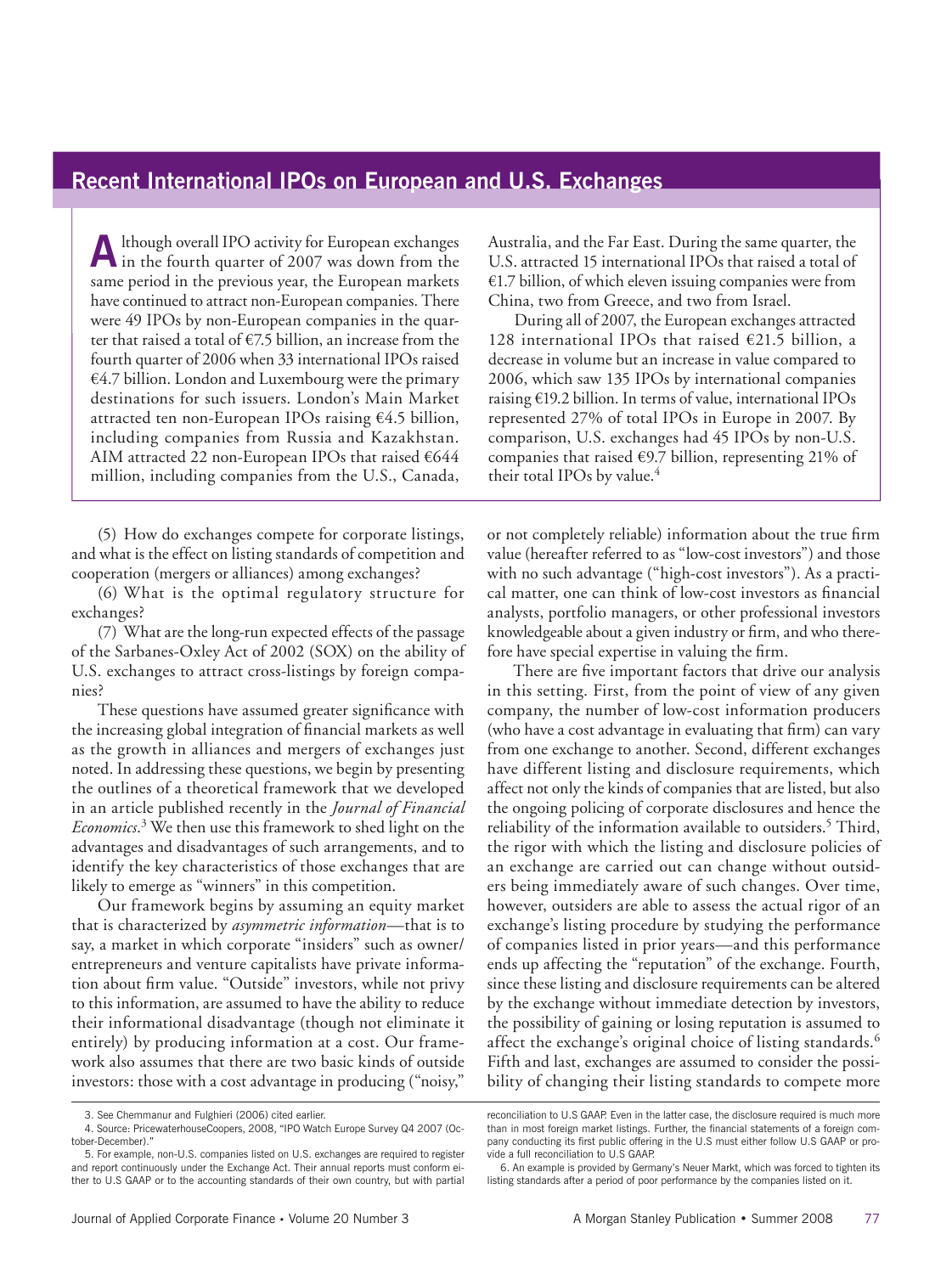| Date Initiated | <b>Exchanges</b>                                                          | <b>Description</b>                                                                                                                                                                                                                                                                                                                                                                                                                                                                                                                      |
|----------------|---------------------------------------------------------------------------|-----------------------------------------------------------------------------------------------------------------------------------------------------------------------------------------------------------------------------------------------------------------------------------------------------------------------------------------------------------------------------------------------------------------------------------------------------------------------------------------------------------------------------------------|
| January, 1998  | Copenhagen Stock Exchange<br>and Stockholm Stock Exchange<br>(Norex)      | They signed an agreement to use a common trading system starting<br>from 1999. The deal connected the two exchanges technically, meaning<br>Danish stocks would be available in the Swedish system without being<br>cross-listed. The Copenhagen bourse paid the Stockholm exchange for<br>running the technical system. Later the Oslo Stock Exchange and the<br>Iceland Stock Exchange also joined this strategic alliance.                                                                                                           |
| July, 1998     | London Stock Exchange and<br>Frankfurt Stock Exchange                     | According to the agreement, members of the London and Frankfurt<br>markets would be able to trade on either exchange starting from January<br>4, 1999, gaining access to the largest British and German shares.<br>There would be just one share price for each leading equity, changing<br>the situation of separate listing prices for international stocks on these<br>exchanges.                                                                                                                                                    |
| November, 2000 | Vienna Stock Exchange and<br>Deutsche Borse (Newex)                       | They planned to launch a Vienna-based joint venture, Newex, on<br>November 3, 2000, which would focus exclusively on central and<br>eastern European companies. Newex would use the Xetra electronic<br>trading system that linked 430 members in 17 countries and would<br>waive any fees for the first three months of trading.                                                                                                                                                                                                       |
| May, 2004      | Budapest Stock Exchange and<br>Wiener Börse AG (Vienna Stock<br>Exchange) | A consortium, consisting of the Wiener Börse AG and Austrian banks,<br>bought 68 percent equity of the Budapest Stock Exchange (BET) to<br>establish an ownership structure that aimed to guarantee the long-term<br>growth of the BET. The consortium also planned to draw other regional<br>exchanges into the alliance, in particular Warsaw and Ljubljana.                                                                                                                                                                          |
| January, 2007  | NYSE Euronext and Tokyo Stock<br>Exchange (TSE)                           | Under the agreement, the NYSE Group and the TSE would establish<br>formal working groups that would meet regularly to engage in ongoing<br>dialogue and development activities on specific areas of mutual interest,<br>and would examine cooperation in the listing process to enable issuers<br>who are listed on only one exchange to have improved access to<br>investors in the other. They would also explore global strategic trends<br>affecting each party's respective business and might exchange personnel<br>if necessary. |
| January, 2008  | Tokyo Stock Exchange and Abu<br><b>Dhabi Securities Market</b>            | This was Tokyo's first agreement with a Middle Eastern market, with the<br>aim of fostering cross-border investment.<br>Under the memorandum of understanding, the two markets would study<br>areas of cooperation to expand trade at both bourses, in particular the<br>possibility of developing financial products to be listed on each other's<br>markets.                                                                                                                                                                          |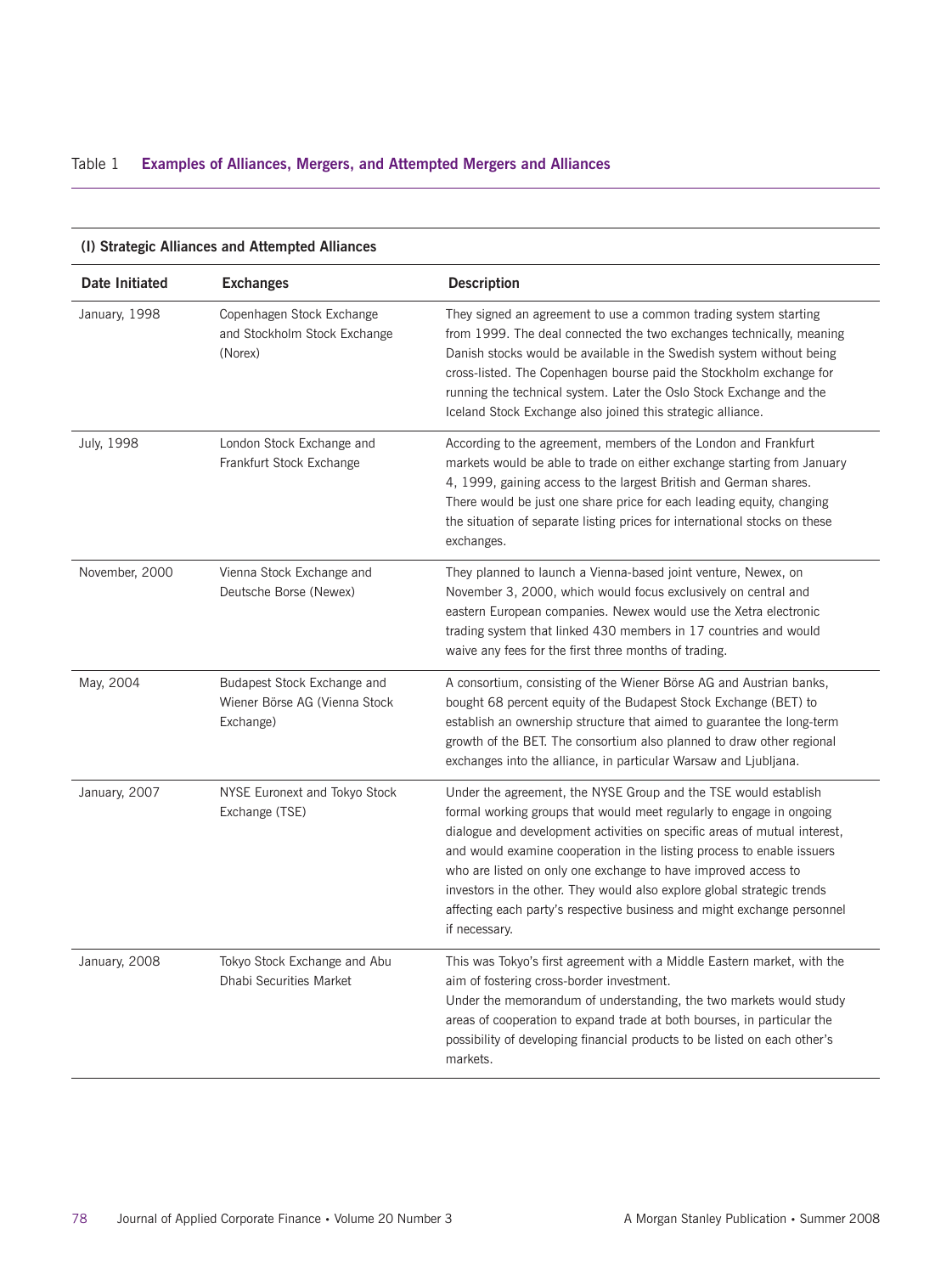| Date Initiated | <b>Exchanges</b>                                           | <b>Description</b>                                                                                                                                                                                                                                                                                                                                                                                                                                                                                                                                                                                                                                                                                                                                                                                                                                                                                                                                                                                                   |
|----------------|------------------------------------------------------------|----------------------------------------------------------------------------------------------------------------------------------------------------------------------------------------------------------------------------------------------------------------------------------------------------------------------------------------------------------------------------------------------------------------------------------------------------------------------------------------------------------------------------------------------------------------------------------------------------------------------------------------------------------------------------------------------------------------------------------------------------------------------------------------------------------------------------------------------------------------------------------------------------------------------------------------------------------------------------------------------------------------------|
| May, 2000      | London Stock Exchange and Deutsche<br>Boerse               | On May 3, 2000, London Stock Exchange and Deutsche Boerse announced<br>their plans for a merger to create a new company, to be called iX. The London<br>Stock Exchange Shareholders would receive shares amounting to 50 percent<br>of iX's issued share capital and Deutsche Boerse would receive the rest.<br>The electronic trading platform for all iX cash markets would be Xetra. In<br>September, 2000, however, the LSE withdrew this merger plan to concentrate<br>on its defense against a hostile takeover bid by Swedish technology group OM<br>Gruppen.                                                                                                                                                                                                                                                                                                                                                                                                                                                 |
| December, 2005 | Euronext and Deutsche Boerse AG                            | In December, 2005, executives from stock-exchange operator Deutsche<br>Boerse AG and Euronext NV held preliminary discussions on the possibility<br>of a merger between the two companies. Shareholders who invested in both<br>exchanges, especially hedge funds, urged the two parties to arrive at a deal.<br>On May 23, 2006, however, the shareholders of Euronext NV voted to reject<br>the AGM motion to declare a "merger with equals" with the German exchange<br>because they deemed the deal to violate shareholders' best interests. Euronext<br>thought that Deutsche Boerse's offer valued Euronext at only 58 eur per<br>share, while a concurrent bid from the NYSE valued the company at 68 eur<br>per share. Although Deutsche Boerse came up with a new takeover proposal<br>soon after the rejection, the Euronext considered the proposal as "nothing<br>new" because the modified plan left financial terms unchanged. As a result,<br>Euronext turned down Deutsche Boerse's offer once more. |
| May, 2006      | NYSE and Euronext                                          | On May 22, 2006, the New York Stock Exchange (NYSE) formally announced<br>its \$10.2 billion cash and stock bid for Euronext. The two groups committed<br>to a \$14 billion tie-up in June, 2006. Despite opposition by some Euronext<br>stakeholders, the majority shareholders of both sides approved the plan in<br>December, 2006. By the end of March, 2007, the NYSE Group Inc. had<br>acquired 91.4 percent of Euronext NV shares as a result of its tender offer,<br>and the NYSE Euronext made its market debut on April 4, 2007, completing<br>the last step in a year-long attempt to create the first transatlantic exchange.                                                                                                                                                                                                                                                                                                                                                                            |
| June, 2007     | London Stock Exchange and Borsa<br>Italiana                | The London Stock Exchange initiated talks with Milan's Borsa Italiana over a<br>possible merger in June, 2007, and completed its \$2.3 billion acquisition of<br>the latter in October, 2007. The deal paved the way for the LSE to enter into<br>the FTSE 100 Index for the first time in its history, and enhanced the trading<br>platform of the combined exchange.                                                                                                                                                                                                                                                                                                                                                                                                                                                                                                                                                                                                                                               |
| January, 2008  | <b>NYSE Euronext and American Stock</b><br>Exchange (AMEX) | NYSE Euronext Inc. agreed on January 17, 2008 to buy its smaller rival,<br>American Stock Exchange LLC, for \$260 million in stock. The purpose of the<br>deal was to bolster the NYSE Euronext's fast-growing options and fund trading<br>business. Members of the 165-year-old AMEX would receive shares of NYSE<br>Euronext as well as proceeds of the sale of the AMEX building in Manhattan.<br>The deal would make the NYSE Euronext the third largest in the U.S. options<br>market and the No. 1 listing venue of exchange-traded funds.                                                                                                                                                                                                                                                                                                                                                                                                                                                                     |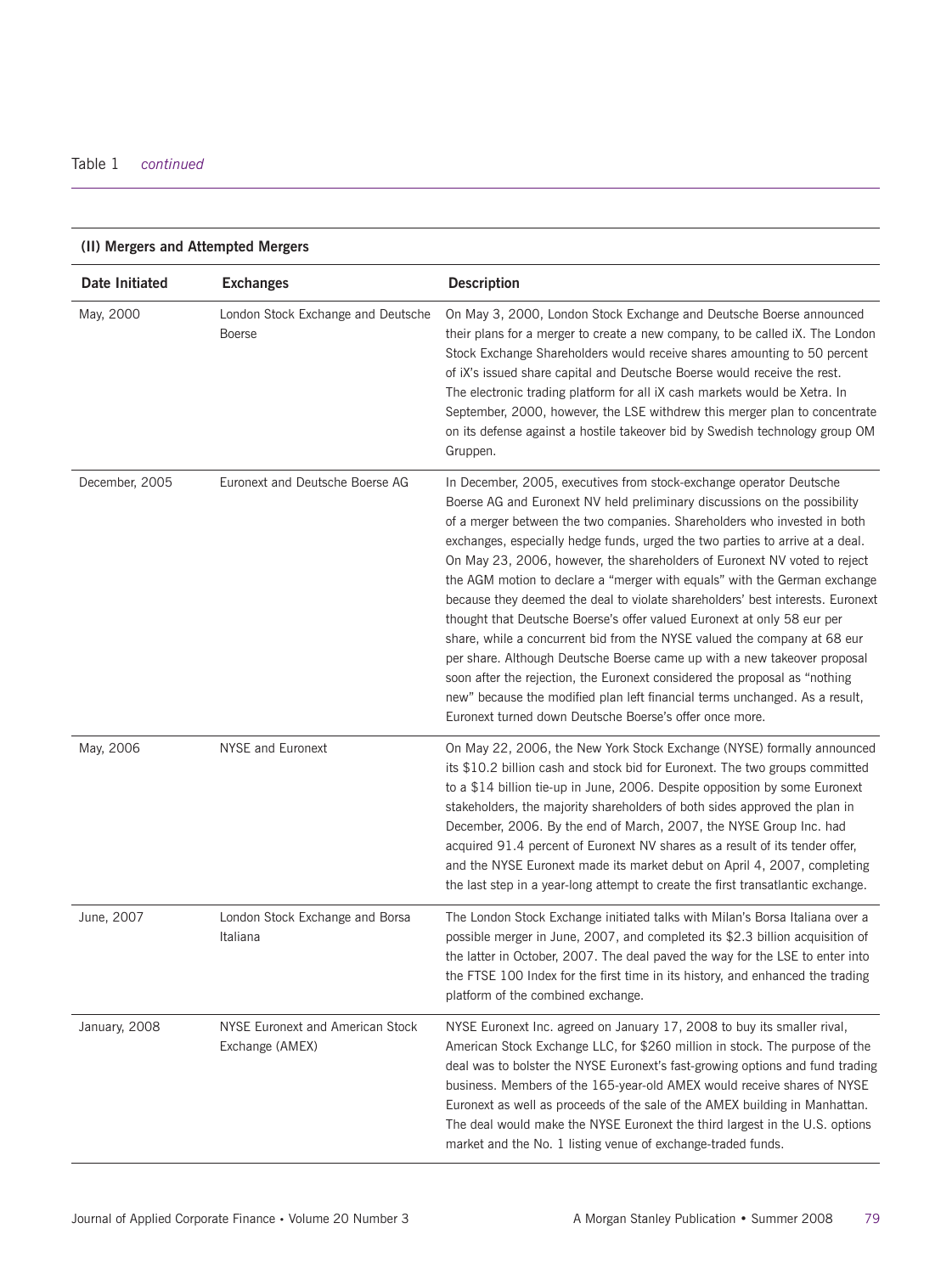effectively with other exchanges for listing candidates, taking into account the effect of such changes on their reputations and as discussed later, changes in listing standards may also be contemplated in the context of an alliance or merger with another exchange.

#### **Why Do Companies List Abroad? An Analytical Framework**

Since the ultimate motivation for a company to list on a stock exchange is to gain access to the public capital market and raise funding, one of the main reasons to pursue an international rather than a domestic listing is to reduce its cost of raising capital. Consider the listing choice of a company doing an IPO for the first time. In general, the cost of raising capital in the offering comes in three main forms. First, the newly issued shares will dilute the equity holdings of existing shareholders (entrepreneurs, venture capitalists, etc.); and, to the extent the new shares are sold below the true value, such dilution represents a reduction of their wealth. If listing on a foreign exchange somehow reduces the likelihood or extent of such undervaluation, the issuer may prefer an international listing.

Second, the company has to pay listing fees to the stock exchange (which are "direct costs") and abide by any listing requirements imposed by it, such as disclosure rules (giving rise to "indirect costs"). If the foreign exchange has lower total (direct and indirect) listing costs, the company might want to "cross list" on it rather than on a domestic exchange. Instead of fixed listing fees (direct costs), which are easy to analyze, the focus of our analysis here is the second source of costs—namely, the stringency of listing standards. Though perhaps reducing reported profits, corporate expenditures on compliance with stricter standards are assumed to be capable, at least in certain circumstances, of increasing a company's value by reducing information asymmetry.

Third, issuing companies must also pay underwriting fees (usually 7% of the gross proceeds from the IPO) and may also incur underpricing costs ("leaving money on the table") when setting the offer price. But since these costs are not directly related to stock exchanges and their actions, we ignore them in this discussion.

Now we outline the analytical framework that will help us to understand how a firm chooses its listing venues based on its calculation of the first two sources of issuing costs.

#### **The Model**

As stated earlier, we assume an equity market where corporate insiders such as entrepreneurs and venture capitalists have private informationabout their company's true value.<sup>7</sup> And outside investors are assumed to have the ability to reduce

(though not eliminate) this information gap by producing information at a cost. For example, they can devote resources to analyzing company financial reports in greater depth, acquiring industry-specific information by studying companies with the same line of business, or by visiting corporate headquarters and factories. And, as already noted, we assume that there are two kinds of investors: "low-cost" and "high-cost."

Now let's consider the decision of an entrepreneur whose privately owned company has access to a positive-NPV project. The project requires a certain amount of investment, which the entrepreneur wishes to raise from outside investors through an initial public offering (IPO) of equity. He or she can obtain this capital by listing his company's shares either on exchange X (the domestic market) alone, on exchange Y (a foreign market) alone, or through dual listing (on both X and Y).

The future cash flow from the project is assumed to depend on the "quality" of the company (in terms of productivity, management expertise, competitiveness of products, and so forth), and the entrepreneur is assumed to know more than outsiders about this quality. For simplicity, we assume that all companies are one of two kinds, "good" or "bad." Though good companies are assumed to generate higher cash flows and be more valuable than their bad counterparts, the cash flow of all companies, bad as well as good, are assumed to depend not only on their quality, but on their ability to invest in their projects immediately after the IPO. And before undertaking any investment, the entrepreneur must make a number of decisions—where to list his firm's shares, how many shares to sell, and at what price per share—that will affect the total amount of external financing raised and invested. These decisions are assumed to be made with the aim of maximizing the expected value of future cash flow accruing to the entrepreneur.

Outside investors, when offered equity in one of these companies, do not know for sure whether the company approaching them for capital is good or bad. But they are assumed to have the option to reduce their informational disadvantage by spending additional time and money producing more information about the firm.

And the cost to outside investors of making such evaluations is assumed to vary significantly with a number of factors. First is the amount of public information about the firm and its management that is already available in the market where the firm is listed. For example, an established software company like MicroSoft, with a long track record of successfully developing products, is likely to be easier to evaluate than a start-up software firm with great potential but no track record. A second factor is the familiarity of investors in a given market with the company, its products,

<sup>7.</sup> By private information we mean information unavailable to outside investors through ordinary disclosure channels.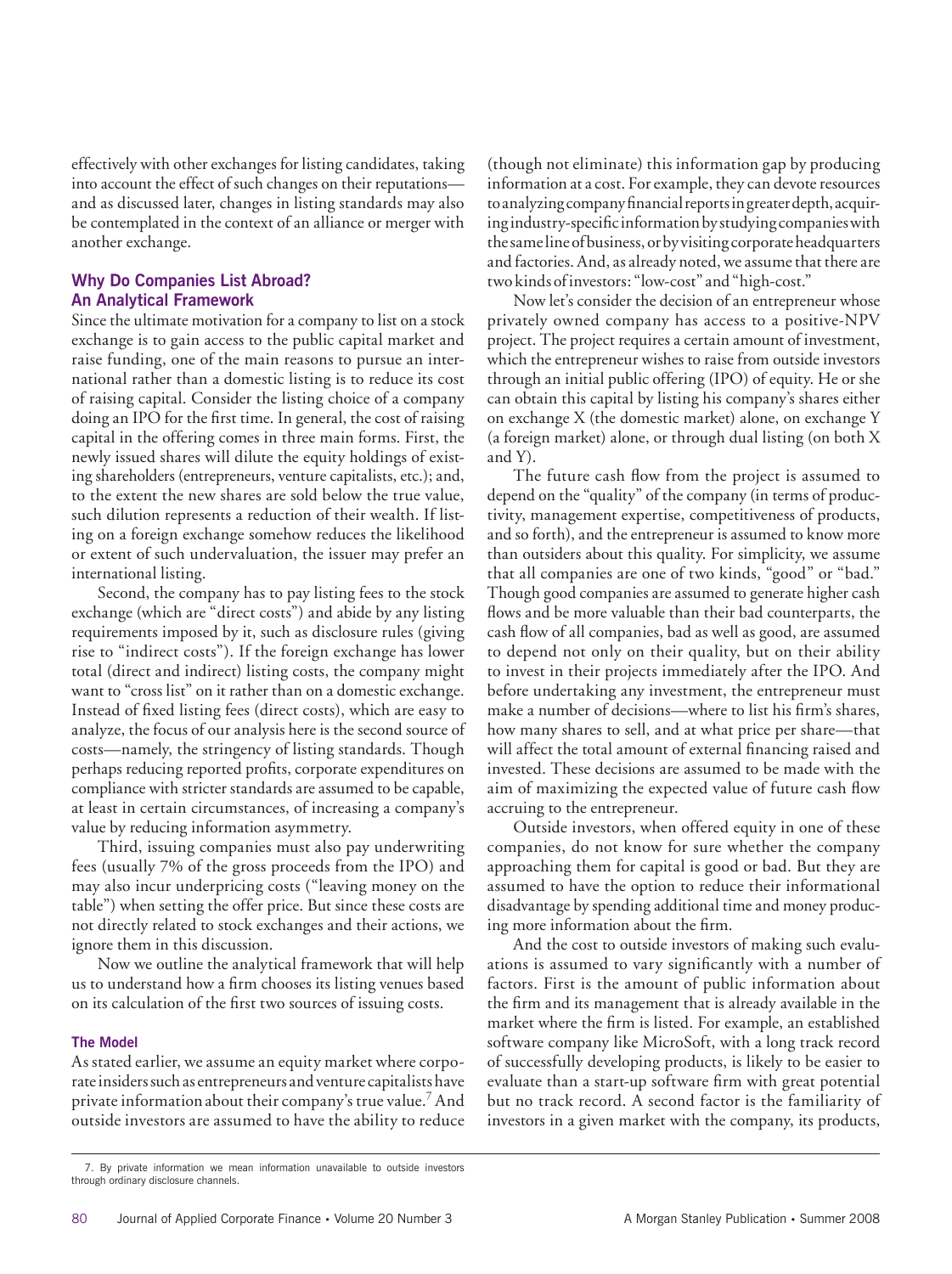or its management. For example, Chinese investors may find it easier than European investors to evaluate a Chinese manufacturing firm that has not done any business in the Europe. Third, outsiders' evaluation costs could depend on the firm's industry. Companies in certain industries may be intrinsically more complex and difficult to evaluate than firms in other industries. Finally, even for a given industry and in a given equity market, different investors may differ in their capabilities and experience. For instance, a technology analyst working for a top U.S. investment bank may have a lower cost of evaluating an Indian software company than most retail investors in the U.S.

We also assume, as noted earlier, that for any given company, the number of low-cost information producers can vary significantly from exchange to exchange. For example, investors with expertise in evaluating technology companies may dominate trading on the NASDAQ, but be relatively scarce at other exchanges. Moreover, investors who normally trade on NASDAQ may have to incur significant additional costs to trade on, say, the Shanghai Stock Exchange because of their lack of familiarity with the local language and accounting rules, higher transactions costs, or the costs of setting up additional trading operations and working with unfamiliar intermediaries in the new market. This implies that the number of low-cost information producers trading on a particular exchange is limited, and that many investors who trade as low-cost information producers on one market may end up as high-cost information producers on another.

When faced with a company making an equity offering on a given exchange, investors who trade on that exchange are assumed to have three choices: ignore the IPO altogether; engage in uninformed bidding for shares in the IPO; or conduct a costly evaluation of the firm and, if their evaluation suggests the firm is "good," bid for the shares. The number of investors in any market who are willing to undertake such valuations is assumed to depend on three variables: the price set by the firm in the equity offering; investors' estimate of the firm's true value; and the cost and precision of the evaluation technology available to each kind of investor. Furthermore, the particular exchange where the firm is listed and the listing standards of that exchange are assumed to convey information to investors and thus affect the pricing of the equity offering.

When a company applies for listing, the exchange carries out an investigation of the firm, requiring it to supply various kinds of information and to recast its financial statements and other disclosures in the format prescribed by the exchange. The rigor of such requirements and the resulting "transparency" of the firm's disclosures depend on the listing standards set by the exchange. In general, as an exchange's listing standards become more demanding, a smaller fraction of

the companies applying for listing are accepted; but, perhaps more important for the exchange, the financial disclosures by companies listed at that exchange become more transparent—and more credible. As a result, the higher the listing standard, the better the average quality of companies listed on the exchange and the lower the valuation costs for outsiders attempting to reduce information asymmetry.

On the other hand, given the difficulty of observing the extent to which an exchange's listing requirements are policed and enforced, our model also assumes that the listing standards chosen by an exchange are not known with complete certainty. Instead they are inferred over time through observation of the exchange's existing track record—that is, from the performance of the companies listed on it.

For our purposes, the costs to a company of listing on an exchange are assumed to consist of two components: the listing fee and any costs, direct or otherwise, associated with compliance with the exchange's transparency requirements. (For simplicity, we lump these items together and refer to them as the "listing costs.") In general, listing costs are higher for exchanges with higher listing standards (due partly to the higher compliance cost). For example, a 1997 study that compared the costs of a foreign company to list on the NYSE and the LSE reported that both the direct listing costs and the indirect reporting and compliance costs were significantly higher for the NYSE. While the indirect costs of listing on the NYSE were greater due to the more stringent SEC requirements, the direct costs of listing on the NYSE at that time consisted of \$100,000 initial listing fees (with annual fees ranging from \$16,000 to \$30,000) as compared to an initial listing fee of only \$6,000 on the LSE (with a  $$3,000$  annual fee).<sup>8</sup>

#### **Which Companies Choose to Cross-List?**

A company's listing decision involves the choice of an exchange and, if the exchange accepts the firm's request for listing, the terms of the equity offering—that is, the price at which the shares are offered and the number of shares. The main decisions of the exchange are the stringency of its listing standards and, in response to the firm's request for a listing, whether or not to list its equity. And outside investors, after the offering is announced to the equity markets, must decide whether to participate in the IPO and, if the answer is yes, whether to produce information about the firm's value.

Assuming that each of these decisions is made "rationally," our analysis predicts that the good companies always set high prices in their IPOs since they are confident about their ability to raise the full amount of money required for investment (because, according to our model, all investors who choose to produce information about the firm will recog-

<sup>8.</sup> See Fanto and Karmel (1997). Full citations of all articles referred to are provided in the References section at the end.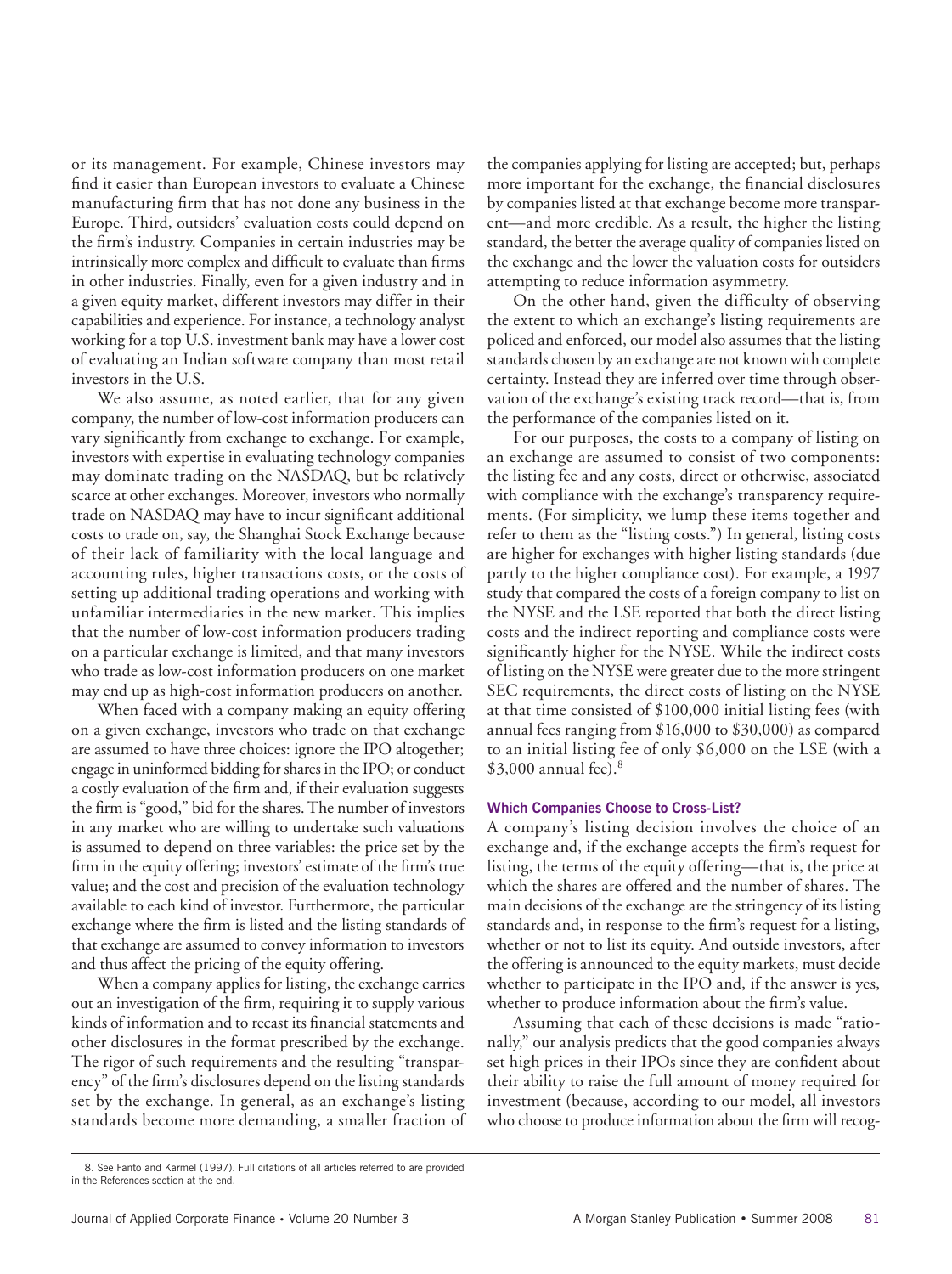## **Cross-listing of New Oriental on the New York Stock Exchange**

**I**n September, 2006, New Oriental Education & Technology Group, the largest English test training provider n September, 2006, New Oriental Education & Techin China, conducted an initial public offering (IPO) that raised \$112.5 million at the main board of the New York Stock Exchange. The privately owned New Oriental offered 7.5 million American Depository Shares, representing 21% of its total equity, and so became the 17th Chinese company to debut at a main board in the U.S. equity market.

New Oriental, which began operating in 1993, offers English classes for Chinese children and adults, and provides preparation for U.S. college and graduate school admission tests, such as TOEFL, GRE, and GMAT. It has been expanding rapidly in China, where English language skills are considered increasingly valuable. But despite China's booming economy, the high issue prices for recent equity offerings, and Chinese investors' familiarity with New Oriental, the company chose to list its shares on the NYSE.

In the past, most such companies from China with venture capital backing have chosen either the NASDAQ or the Stock Exchange of Hong Kong when they decided

nize its quality and be willing to invest). But the decision is more complicated for the bad firms. On the one hand, such a company might want to set a high price for its equity, thereby behaving as if it were a good firm. The advantage of this strategy is that, if successful, it would allow the firm to sell overvalued equity. The disadvantage, however, is that only a fraction of the informed (both high- and low-cost) investors are assumed to place a (mistakenly) high value on such firms, while the remaining fraction (correctly) assign a low value and do not bid for shares. The *expected* outcome of this process is thus weak demand for the firm's shares, forcing the firm to scale back its valuable investment project and sacrifice value.

 To avoid this outcome, the bad company could instead choose to set a lower price that reflects its true fundamental value. In this case, the firm is expected to be able to sell as many shares as it would like, thereby raising the full amount needed to fund its investment project.

Based on our framework and analysis, then, a certain proportion of bad companies are expected to choose to imitate the good firms. They will attempt to sell overvalued equity; and, to the extent their efforts are unsuccessful, they will be forced to cut back their investment.

But the proportion of companies that make this choice is in turn likely to depend on how many investors in the to go for an international IPO. In fact, both the NASDAQ and NYSE competed vigorously for the Chinese market by planning to set up a Beijing Office, advertising heavily, and offering favorable terms and discounts on listing fees for small- and medium-sized firms.

New Oriental first considered listing itself on the NASDAQ, but finally went for the NYSE. In an interview with Chinese media, the education firm's founder and CEO, Minhong Yu, said that New Oriental chose a U.S. stock exchange over Hong Kong and the NYSE over NASDAQ because the management team believed in NYSE's high listing standards and strict disclosure requirements. He also noted that, although the firm was backed by venture capital, it was not technical in nature so that NYSE investors would be at a disadvantage relative to NASDAQ investors valuing the firm. The company's CFO, Ping Wei, commented that she favored the NYSE for its strong "brand effect," adding that listing on the largest stock exchange in the U.S. would help the company establish and maintain a good reputation and further its plan to expand into North America.

market are expected to choose to become informed, which in turn depends on the cost of acquiring information. Outside investors are assumed to be indifferent between buying shares as uninformed investors and spending the resources necessary to become informed. The benefit to investors from becoming informed is their greater ability to distinguish good from bad companies. This implies that the larger the fraction of investors that are expected to become informed, the lower the fraction of bad firms that will choose to imitate the good ones. And the lower the fraction of bad firms imitating good ones, the higher the price at which the good firms can sell equity.

The bottom line of this analysis, then, is that good companies benefit from the presence of low-cost investors because the ability of such investors to become informed at a lower cost allows such firms to sell their shares at a higher price.

But how does this affect corporate decisions to list overseas? When companies are limited to listing on their domestic exchanges, they have no choice but to accept the prices that are effectively determined by the composition of the domestic exchange's investor base (and its proportion of low-cost investors). But this situation changes when a company can choose to list on a foreign exchange. If the domestic and foreign exchanges are the same in every respect except that the domestic exchange has a materially larger pool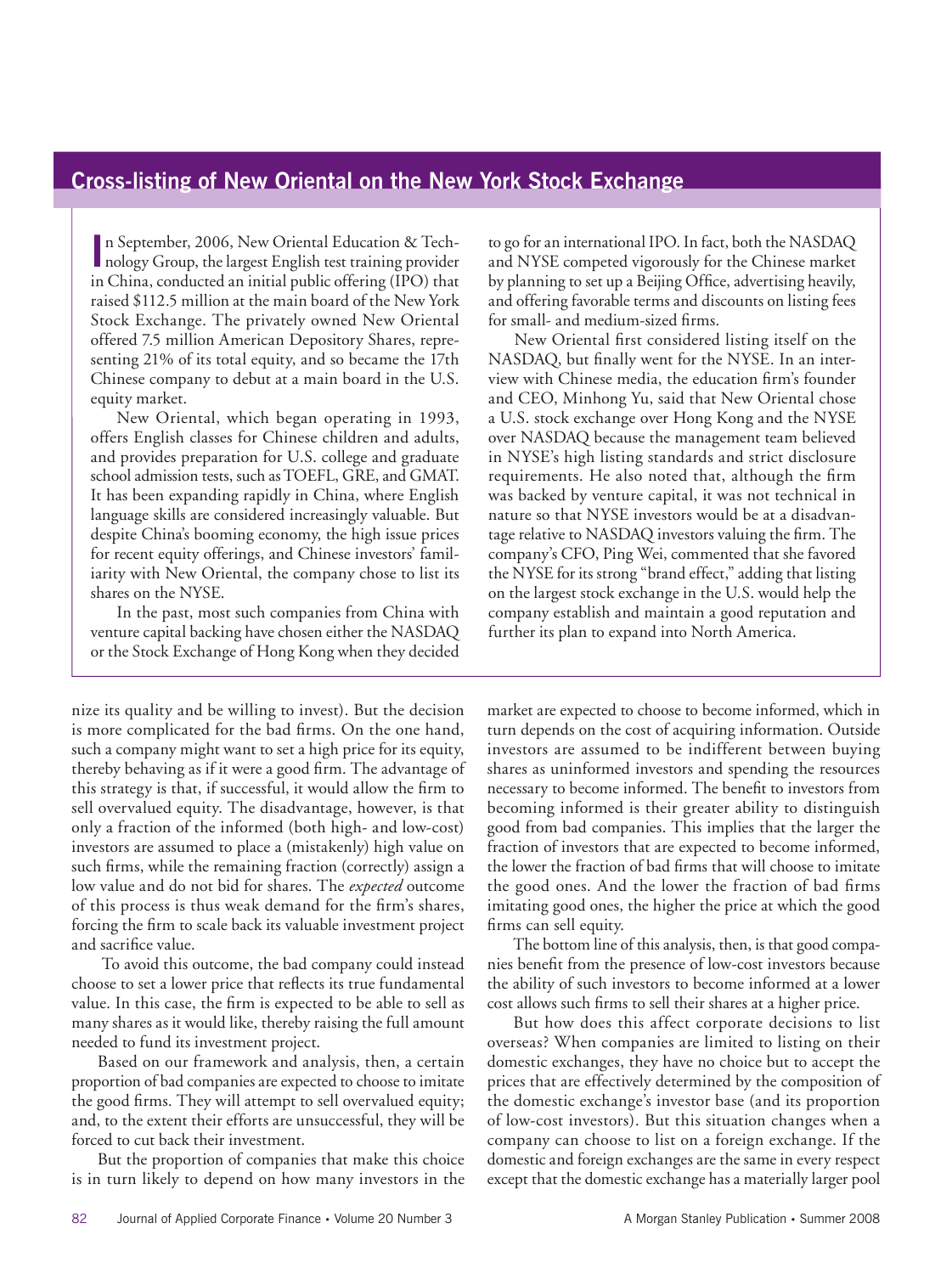of low-cost investors trading,<sup>9</sup> companies will choose to list only on the domestic exchange.

But what happens if we assume that the listing standard set by the foreign exchange is higher than that set by the domestic exchange. In that case, the foreign exchange is likely to have greater "transparency" than the domestic exchange. And assuming that the listing fees charged by the two exchanges are the same, then if the foreign exchange also has a larger low-cost investor base, our analysis predicts that both good and bad companies would be better off listing on the foreign exchange since their issue prices per share will be higher. But if the domestic exchange has the advantage of having a larger base of low-cost investors, while the foreign exchange has the advantage of greater transparency, the choice of exchange will be determined by trading off the value of greater transparency against the benefit of issuing shares where low-cost investors predominate (i.e., are the marginal pricers).<sup>10</sup> The cross-listing of New Oriental, a Chinese education firm (see Box 2), on the NYSE provides a nice illustration of a company that chose to trade off a larger low-cost investor base in China for the greater transparency that comes with NYSE's higher listing requirements.

#### **Implications of Our Analysis for Cross-Listing**

Our analysis implies that companies will list only on a foreign exchange when most of the investors with a comparative advantage in evaluating their firm trade on the foreign rather than the domestic exchange, and the foreign exchange has at least a comparable degree of transparency. A representative case is the tendency of some high-tech firms from Israel to list (or, in some cases, go public) on the NASDAQ.11

Our analysis also predicts a positive market reaction to the announcement of such decisions when the foreign exchange has either a higher listing standard than the domestic exchange, or a larger base of investors with a comparative advantage in evaluating the firm. Consistent with this argument, most studies of non-U.S. firms listing on the U.S. market have reported that the announcement of the listing is associated with a positive market reaction.<sup>12</sup> In contrast, as our analysis would also suggest, studies of overseas listings by U.S. companies have reported either negative or insignificant market responses.<sup>13</sup>

Another testable implication of our analysis is that crosslisting by foreign companies on, say, the NYSE should be followed by increased analyst coverage (since increased information production and increased transparency from higher listing standards are the two factors motivating firms to crosslist in our analysis). In support of this prediction, a 1999 study by Baker, Nofsinger, and Weaver showed that companies cross-listing on either the NYSE or the LSE experienced significant increases in analyst following.<sup>14</sup>

#### **Analysis of Dual Listing**

Besides choosing either a domestic or a foreign exchange, companies can choose to list on both exchanges simultaneously. Such *dual listing* has two expected effects: First, it broadens the base of low-cost investors since the relevant number is now the *sum* of such investors trading on both exchanges. But the more interesting effect of dual-listing is on transparency. The reliability and precision of the information available to investors on *both* exchanges is expected to increase under dual listing, since the additional regulations on disclosure imposed by the exchange with the more stringent listing standards should give *all* investors (i.e., those trading on any exchange) access to better quality information. But these advantages of dual listing in terms of investor base and transparency must be weighed against the additional listing costs charged by the second exchange and the additional costs of complying with new regulations.

Our analysis suggests that dual listing is likely to be chosen under two sets of circumstances. The first (and simpler) case is the one where the foreign exchange has both greater transparency and a larger low-cost investor-base than the domestic exchange (so that, if dual listing were not possible, companies would always prefer to list on the foreign exchange rather than on the domestic exchange alone). In this case, dual listing enlarges a firm's low-cost investor base, but has no effect on the precision of the information available to investors since, in the absence of dual listing, the company would have listed on the more transparent foreign exchange. In this case, companies choose dual listing if listing on the domestic exchange in addition to the foreign exchange broadens the investor base to such an extent that the low-cost (rather than high-cost) investors become the marginal infor-

<sup>9.</sup> Enough such investors that the "marginal" investor for the firm is a low-cost one. But even if the marginal investor on the domestic exchange is a high-cost and not a lowcost producer, the issue price for the "good" firm increases as the transparency of the exchange goes up. This occurs because, as the transparency of the exchange increases, the precision of the information produced by outsiders increases, thereby increasing the cost to the "bad" firm of imitating the "good" one (by having to scale back its positive NPV project to a greater extent). This, in turn, leads to less imitation of good firms by bad ones as the exchange's transparency increases, increasing the share price at which the "good" firms can issue equity.

<sup>10.</sup> In fact, several outcomes are possible in this situation. If low-cost investors are the marginal information producers domestically but not on the foreign exchange, then some issuers will choose to be listed on the less transparent domestic exchange X. Otherwise, companies continue to prefer the foreign exchange if its advantage in transparency is large enough to overcome the disadvantage of having high-cost investors as the marginal information producers. Further, even without such an overwhelming advantage

in transparency, companies may prefer to list on the foreign exchange if the number of low-cost investors in that exchange, while smaller than that in the domestic exchange, is large enough to ensure that low-cost investors are the marginal information producers.

<sup>11.</sup> Evidence supporting this implication is provided by Blass and Yafeh (2000) who find that high-tech firms from Israel are more likely to be listed on the NASDAQ rather than on the Tel Aviv exchange, despite the fact that it would be cheaper (in terms of listing fees) for these firms to list on the Tel Aviv exchange. Additional anecdotal evidence supporting this implication is provided by high-tech firms from other countries (e.g., France) listing on the NASDAQ without listing on any exchange in their home country.

<sup>12.</sup> See, for example, Jayaraman, Shastri, and Tandon (1993), Forester and Karolyi (1993), Alexander, Eun, and Janakiraman (1991).

<sup>13.</sup> See, for example, Howe and Kelm (1987), Lee (1991), or Lau, Diltz and Apilado (1994).

<sup>14.</sup> Baker, Nofsinger, and Weaver (1999).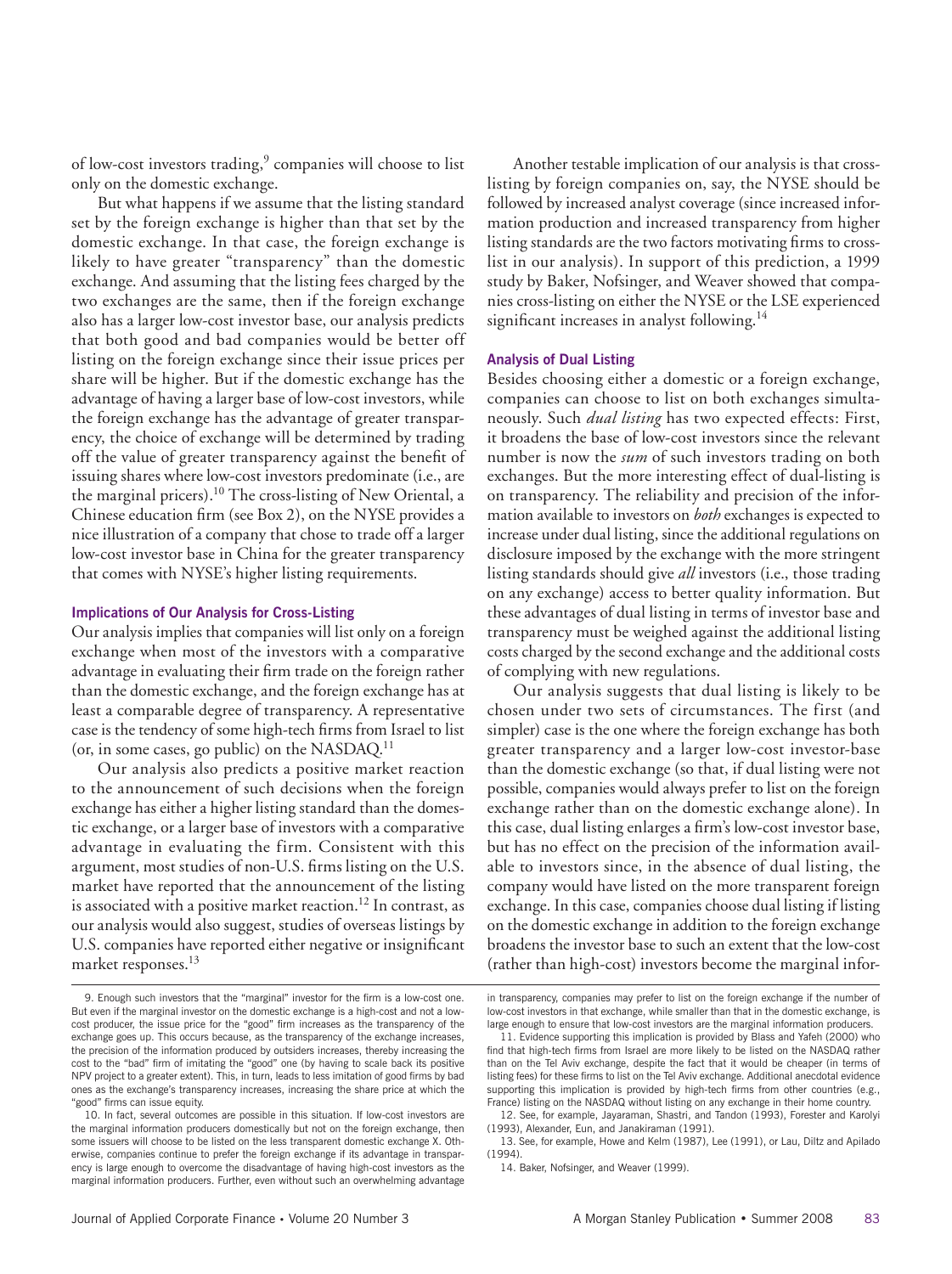## **Dual Listing of IncrediMail**

**O**n November 22, 2007, a NASDAQ-traded company called IncrediMail dual-listed its shares on the Tel Aviv Stock Exchange (TASE). IncrediMail is an Internet content and media company whose products include e-mail facilities, desktops, screen savers, and, more recently, instant messaging, web 2.0, and social networking applications. Since the offering, the company has continued to be subject to all rules and regulations of the NASDAQ and the U.S. Securities and Exchange Commission (SEC).

According to Yaron Adler, CEO of IncrediMail, the company conducted the dual listing "after identifying an increased interest in IncrediMail from Israeli investors which we believe to be a result of our performance since the beginning of the year." He further commented that, "Given the current direction of the company, we believe that this is the right time to dual list our shares. We anticipate that the TASE listing will expand and diversify our investor base and result in an increase in the total daily trading volume and liquidity of our shares."

IncrediMail is among the more than 50 companies worldwide that have dual-listed their shares on the TASE to take advantage of longer trading hours and lower trading expenses for Israeli investors. This is consistent with our study's argument that one important reason for firms to engage in dual listing is to expand their low-cost investor base. The general interest in Internet companies in Israel, together with the longer trading hours and lower trading fees, makes it easier for investors on the TASE to produce information about IncrediMail than for investors elsewhere.

mation producers, and the fees and compliance costs of listing on the additional exchange are not so large that they swamp these additional benefits.

The second, and more complicated, case arises when the domestic exchange has the advantage of having a larger lowcost investor base than the foreign exchange. And let's begin with the assumption that neither the domestic nor the foreign exchange has a pool of low-cost investors that is large enough to make low-cost investors marginal investors when listing on either exchange alone. In this event, dual listing not only increases the size of the low-cost investor base, but also ensures that the transparency of trading will be equivalent to that of the exchange with the higher listing standard (in this case, the foreign exchange). Dual listing will be the choice in this case if enlarging the investor base makes the low-cost investors the marginal information producers, provided these benefits outweigh the additional listing fees and compliance costs.

#### **Implications of Our Analysis for Dual Listing**

As the above example suggests, companies are expected to dual-list when they have a significant base of low-cost information producers in their own country, but would like to enlarge that base by listing on the foreign exchange, or take advantage of the higher transparency of the foreign exchange, or both. Our analysis predicts that the kinds of companies

that will be likely to take advantage of dual-listing will be those about which foreign investors, for various reasons, have a significant amount of information available to them (so that a substantial number of investors with a cost advantage in evaluating the firm are present in the foreign market). Consistent with this implication, a 2002 study by Pagano, Roell, and Zechner found that European companies that choose to obtain an additional listing on the NYSE tend to be one of two kinds: (1) high-tech companies or (2) large export-oriented companies that have become familiar to American investors as customers for the listing firm's products or services.15

#### **How Does an Exchange's Reputation Affect Its Listing Standards?**

Having analyzed corporate listing decisions, let's now shift our perspective to that of the exchanges, particularly when setting their listing standards. We begin by considering a simple scenario in which a single exchange with a monopoly in its own country is setting listing standards to maximize its long-run expected cash flows.

In a world where information is costly and the potential for private information leads to undervaluation, reputable intermediaries like exchanges play a key role in facilitating corporate capital-raising. In accomplishing their role as self-

<sup>15.</sup> See Pagano, Roell, and Zechner (2002). Additional evidence supporting this implication is provided by Saudagaran and Biddle (1995) and Saudagaran (1988), who find a strong association between the foreign listing location of a given firm and the level of its exports to that country. While such evidence can also be interpreted as a foreign listing helping the firm in the product markets in that country (rather than a presence in the product market motivating a foreign listing), anecdotal evidence seems to indicate that the motivation goes both ways. For example, consider the following quote (WSJ, October 5, 1993) from one of the officers of Daimler-Benz, the German auto-maker,

about its decision to list on the NYSE: 'We have 300,000 Mercedes drivers in the U.S., and about two-thirds of them are certainly wealthy,' says Mr. Liener, suggesting that the company's image will help it tap the U.S. financial markets." Also, the listing of the German software firm SAP on the NYSE was motivated, at least in part, by the presence in the U.S. of a large number of software and other high-technology professionals and investors with considerable familiarity with evaluating and investing in technology firms (Economist, August 14, 1998).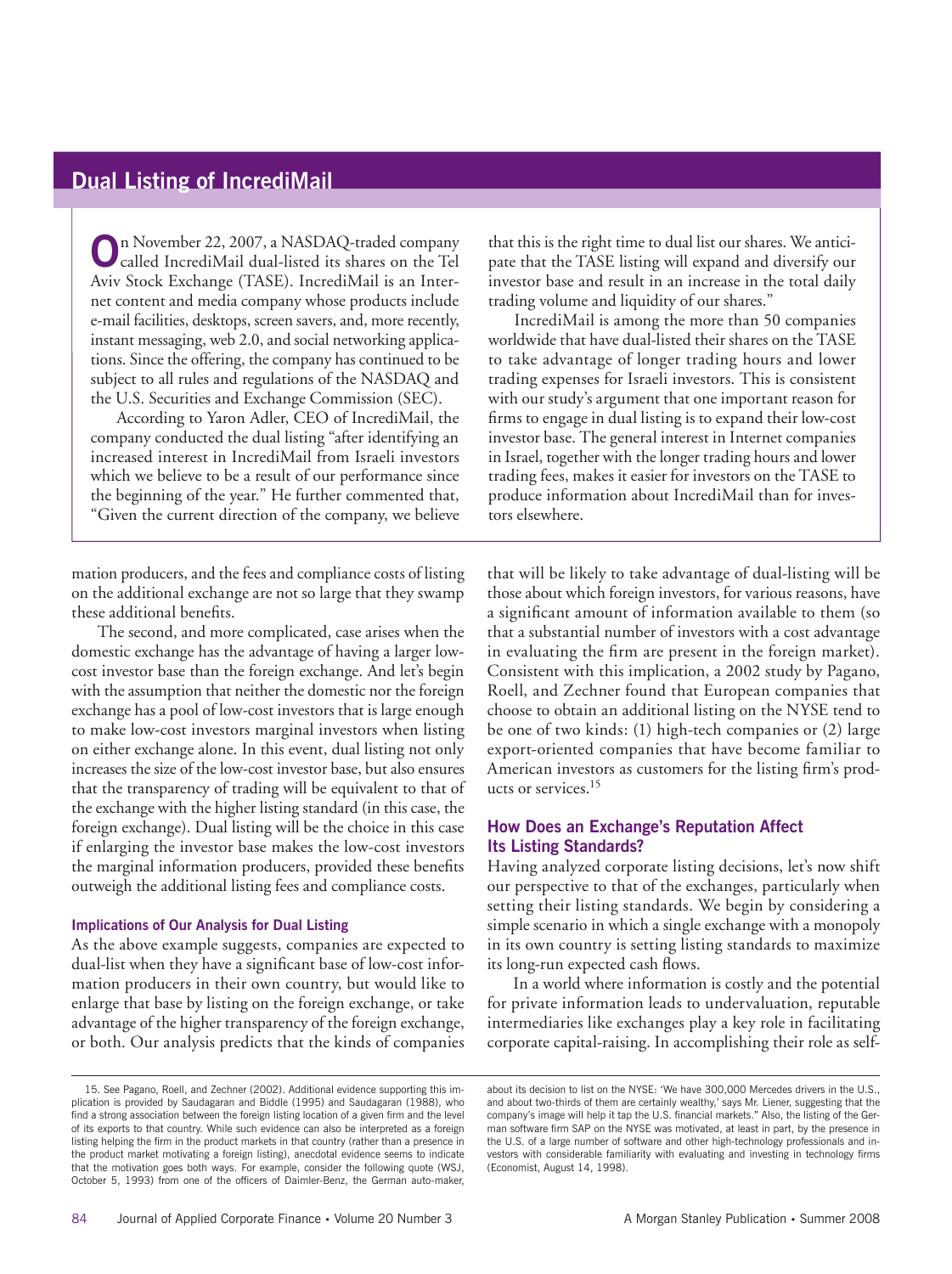regulatory organizations, stock exchanges—particularly those facing no competition in their own countries—have significant leeway in choosing both their listing standards and their enforcement policies. Ultimately, however, the ability of the exchanges to charge high listing fees and win new business derives from their perceived capabilities and credibility—in short, from their reputation.

Reputation is critical because, as we have noted, one of the principal goals of a company's listing on an exchange is to reduce the asymmetry of information between company insiders and outsiders. By ensuring the initial and ongoing compliance of listed companies with their listing requirements, the exchanges play a "certifying" role to outside investors, providing them with some assurance that the information provided by the company in its financial statements and other disclosures is credible.

And because stock exchanges clearly understand the certification value of listing standards, they are likely to use the choice of standards as a competitive tool for attracting companies and investors. Some exchanges, to be sure, will be tempted to lower their listing standards to attract more listings. But such opportunistic behavior is likely to be costly in the long run. The certification value to issuers will be lower if the exchange is known to set lower listing standards. And such value will virtually disappear if it becomes known that almost all companies applying to list on an exchange can get a listing, and can continue to be listed regardless of any irregularities committed by the firm.

Exchanges, then, are long-term players on the capital markets who care about the revenues not only from listing the current batch of applicants (and charging listing fees), but also from attracting more companies. They want to establish a good reputation for allowing good firms to go public, while at the same time maximize the sum of their current and future profits.

Hence, the listing standard chosen by the valuemaximizing exchange emerges from the following dynamic trade-off:

On the one hand, value-maximizing exchanges are subject to moral hazard, having an incentive to lower their listing standards to maximize their current profits. Adding further to this temptation, the insistence on higher standards could not only reduce their listing fees (at least in the short run) by limiting the pool of eligible listing companies, but would likely result in greater verification and regulatory costs. On the other hand, lower listing standards will likely mean a higher probability of poor future performance by listed companies, which would damage the exchange's reputation. A decline in reputation would in turn reduce the prices of issues commanded by the listing firms, deterring future applicants and cutting down the exchange's long-term cash flows from listing fees.

In sum, an exchange's reputation for setting and enforcing high listing standards can be a key source of competitive advantage: it can enable the exchange to commit to both investors and companies that it will not lower its standards excessively to attract a larger volume of firms to list on it, or to reduce verification costs. But how a given exchange evaluates this trade-off will also depend on its current reputation. Our analysis implies that the greater the current reputation of an exchange, the more it has to lose from lowering or failing to enforce its higher standards.

#### **How Does Competition among Exchanges Affect Their Listing Standards?**

We now consider how competition among exchanges interacts with concerns about reputation in determining the listing standards chosen by various exchanges.

Let's return to our earlier case of two exchanges, one domestic (and let's refer to it again as X) and one foreign (Y), and introduce the possibility that they can compete for companies that want to list their stocks. Let's also introduce the possibility that a company rejected by one exchange may apply for listing to the other. And as before, assume that the foreign exchange Y is the more reputable of the two.

Under these assumptions, in the event Y has at least as many low-cost investors as X, and the two exchanges compete only through listing standards (and this applies equally to two exchanges competing in the same country), the foreign exchange Y has an advantage in that it can use its reputation to "bond" its commitment to outsiders that its listing standards are higher, and will likely remain higher, than those of X. This is because, as we demonstrate shortly, the listing standard that would be set by each exchange as a monopolist serves as an upper bound for the listing standard set by the same exchange in a setting with competition. Moreover, as just argued, the listing standard chosen when each exchange acts as a monopolist is an increasing function of its current reputation. Under these circumstances, all companies would apply first to exchange Y to take advantage of the greater transparency associated with its higher listing standards and they would then apply to the lower-reputation exchange  $X$  only if rejected by  $Y<sup>1</sup>$ 

We now analyze how competition interacts with considerations of building and maintaining reputation in determining exchanges' listing standards. If the two exchanges have a similar number of low-cost investors and compete only through listing standards, then the higher-reputation

<sup>16.</sup> In practice, we may not explicitly observe firms applying to a given exchange, being rejected, and then applying to another exchange. However, we do read about firms being in negotiations with several exchanges about the feasibility of obtaining a listing, and then announcing that they have obtained a listing on one of these exchanges (which

may not be the most reputable among the group of exchanges it has been in negotiations with). In many of these instances, a firm ends up obtaining a listing on a less reputable exchange only because it has been privately informed by more reputable exchanges that it did not meet their listing standards.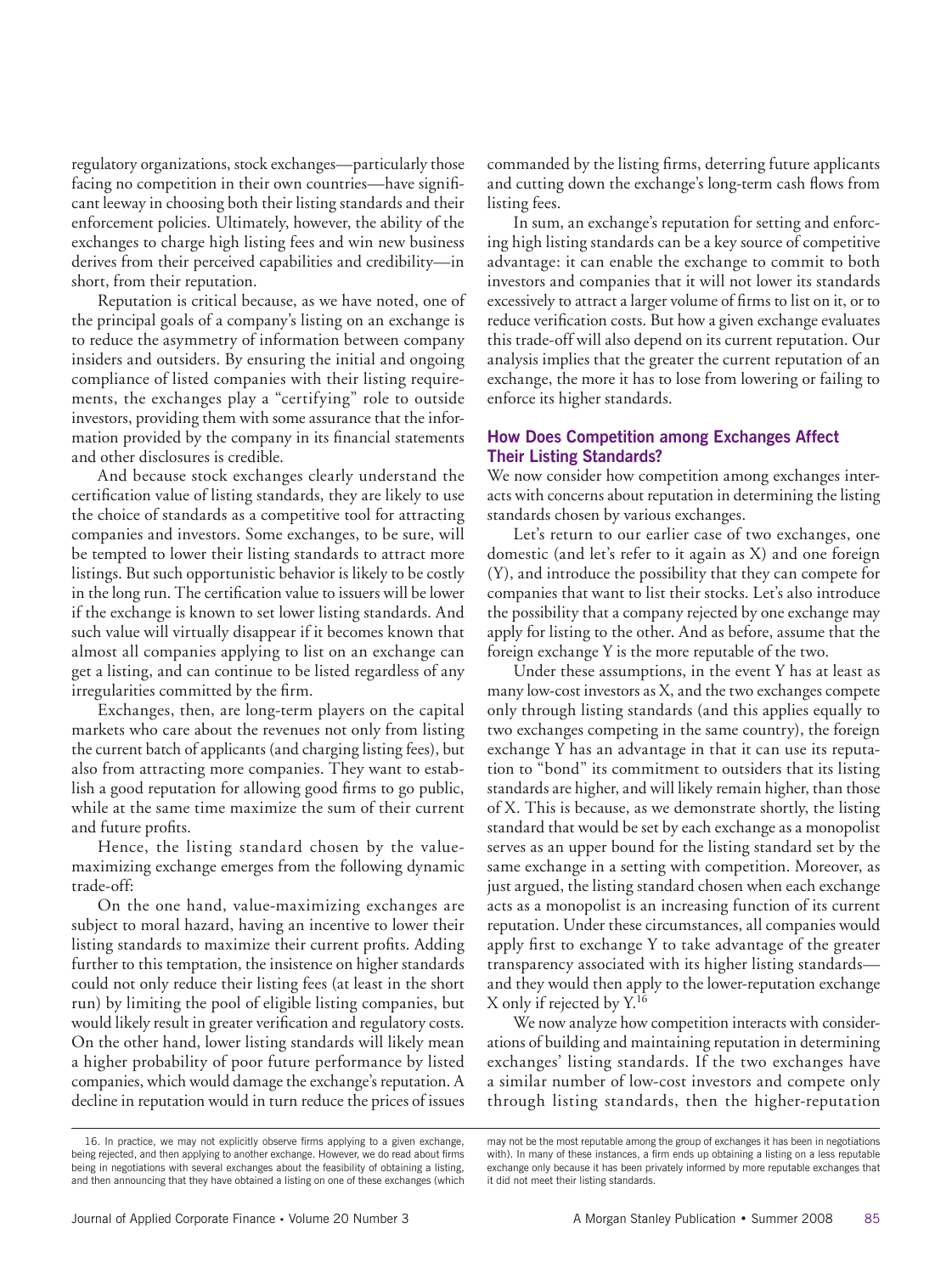## **Competition Between the New York and London Stock Exchanges**

In 2006, for the first time since 2000, the London Stock Exchange (LSE) beat the New York Stock Exchange n 2006, for the first time since 2000, the London Stock (NYSE) in terms of initial public offerings, both in the number of issuers and the amount of money raised. The LSE's Main Market and AIM (the Alternative Investment Market) raised a record £27.9 billion in IPOs, which was almost £10 billion more than the NYSE and the NASDAQ put together. And a total of 346 companies listed on the London exchanges, more than the NASDAQ, the NYSE, and the Hong Kong Stock Exchange combined.

The funds raised by companies conducting international IPOs during 2007 reconfirm the LSE's position as the world's most international equity market. During 2007, the LSE attracted 86 international IPOs by companies from 22 countries (other than the U.K.), and raised £14.5 billion. This was more than double the £7.0 billion worth of offerings by the 33 non-US firms that conducted IPOs on the NYSE during that year, and more than the £9.0 billion worth of international IPOs on the NYSE and the NASDAQ together.<sup>17</sup>

 A number of U.S. observers have attributed the LSE's success to its "lower listing standards." Unlike the NYSE and other U.S. exchanges, the LSE does not require the filing of offering circulars by the U.K. Listing Authority

exchange will set higher listing standards. Even when facing competition from exchange X, exchange Y will have an applicant pool of the same volume and quality as it would have if it were a monopolist (since, again, all firms apply first to Y and go to X only if rejected). And this means that, even under competitive conditions, the higher-reputation Y's listing standard is therefore the same as when it's a monopolist. The lower-reputation X, on the other hand, now faces a reduction in the size and quality of the pool of applicant firms compared to the case when it is a monopolist (since only firms rejected by Y now apply for listing). In this situation, X will (rationally and optimally) set a lower listing standard under competition than under monopoly.

If exchange X has a much larger investor base than the more reputable exchange Y, the low-cost investors will be the marginal information producers if the company is listed on exchange X alone. But what happens if we also assume that high-cost investors are the marginal information producers

17. The fierce competition faced by the NYSE and other American exchanges is also reflected in two related facts. First, the delisting of foreign companies from U.S. markets leapt in 2007 to almost 60, up from 30 in 2006 and 12 ten years ago. Second, an increasing number of U.S. companies went public outside the U.S. in 2007. (*Wall Street Journal*, December 10, 2007)

either at IPO or in connection with follow-on fund raisings (provided that there is no offer of transferable securities to the public), which significantly accelerates transactions and reduces listing costs. Furthermore, the LSE has fewer trading record, market capitalization, or minimum freefloat requirements than the NYSE and NASDAQ.

The merger of the Euronext and the NYSE proposed in June of 2006 signaled the NYSE's intention to compete actively with the LSE. John Thain, then chief executive of the NYSE Group Inc., announced the joint firm's plan to launch a new stock market in London and even take over the LSE, despite the latter's objections. In the meantime, the LSE rejected a hostile takeover bid by the NASDAQ in late 2006, showing its confidence in competing with the joint NYSE-Euronext. The two exchanges have adopted other strategic plans to enhance their competitiveness. For example, the LSE warded off competition to buy the Borsa Italiana from the NYSE Euronext in June, 2007, despite the latter group's higher offer price. Both the NYSE and the NASDAQ opened offices in Beijing in December, 2007, which triggered the LSE's similar move in mid January, 2008. And in the same month, the NYSE Euronext made a \$260 million stock bid to acquire the American Stock Exchange (Amex).

if the firm lists only on Y? The interesting question here is whether this disadvantage of exchange Y in terms of low-cost investor base can be overcome by its greater reputation relative to exchange X. This will be the case if the reputation of Y is overwhelmingly larger than that of X. In this case, Y acts like a monopolist, setting the same listing standard under competition that it would set as a monopolist. And all companies, in response to this behavior, would first approach it for a listing, going to X only if rejected. And the listing standard set by X would accordingly be lowered (relative to the case when it is a monopolist) to adjust for its smaller, lower-quality applicant pool.

On the other hand, if the reputation levels of the two exchanges are close enough that the advantage enjoyed by X in terms of its larger base of low-cost investors cannot be overcome by Y even by setting the same high, monopolist-level listing standard, then it is X that will act like a monopolist. In this case, Y will face the lower-quality appli-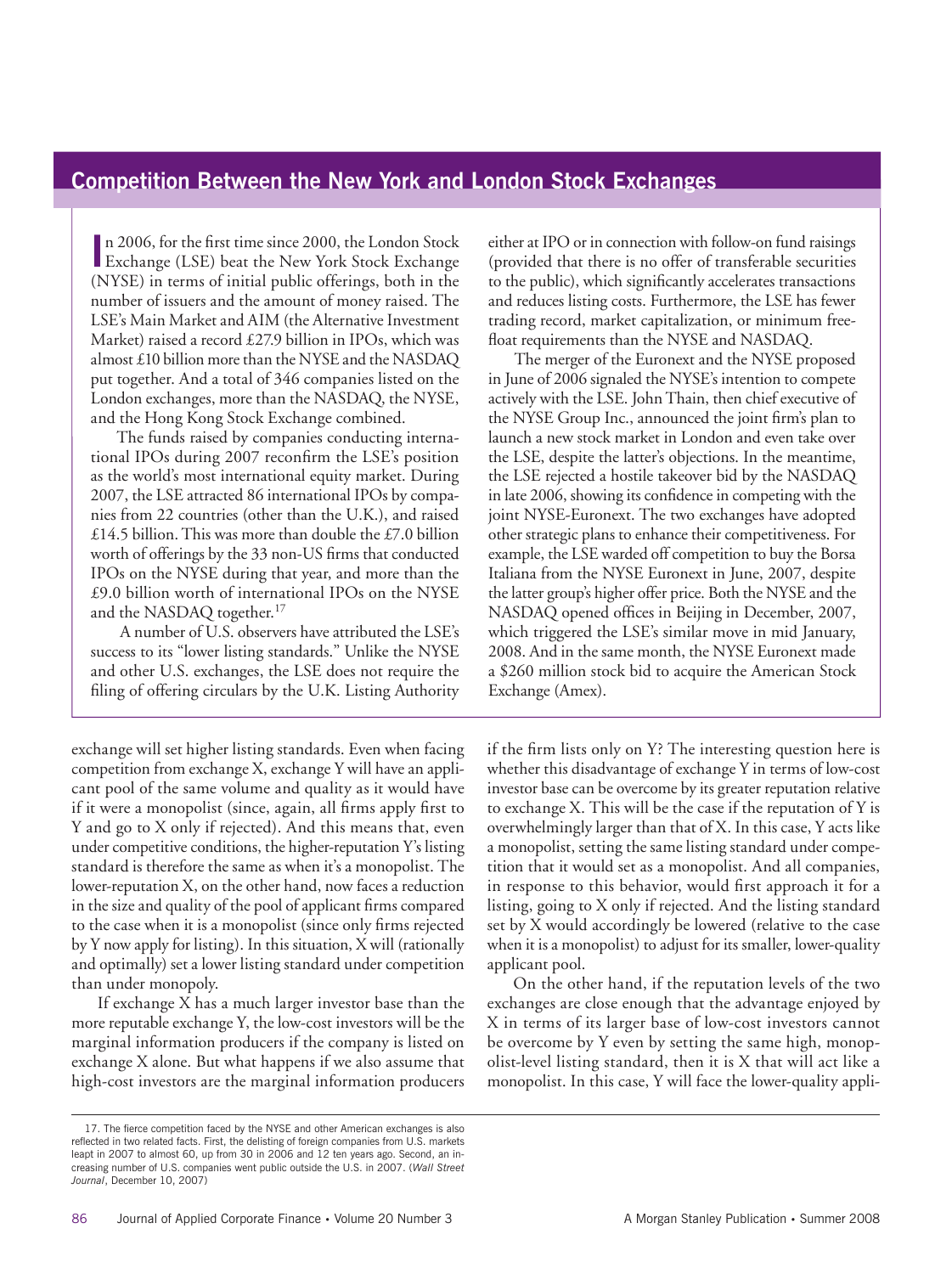## **The Merger of the NYSE and Euronext**

In June of 2006, the New York Stock Exchange (NYSE) agreed to acquire Euronext, the pan-European stock n June of 2006, the New York Stock Exchange (NYSE) exchange operator, for \$14 billion after Euronext declined a competing offer by the Deutsche Boerse. The NYSE Euronext made its market debut on April 4, 2007, the last step in a year-long attempt to create the world's largest bourse and the first transatlantic exchange, with 4,000 listed companies worth \$28.5 trillion in market capitalization.

As a result of the merger, the NYSE Euronext now has 80 of the world's 100 largest companies listed on its markets. The NYSE will be bolted on to Euronext's

cant pool and reduce its listing standards to maximize its long-term profit.

#### **Implications of Our Analysis**

In sum, when two exchanges compete, the effect of this competition on listing standards depends, among other things, on the reputations of the exchanges and the base of low-cost investors trading on each. If the low-cost investor base is the same for both exchanges, the higher-reputation exchange will dominate, and competition may not affect its listing standards at all. In contrast, the lower-reputation exchange will set significantly lower standards (compared to the case where it does not face any competition).

One example that comes to mind is the competition between the NYSE and the American Stock Exchange (AMEX), which have the same investor base. Given the NYSE's clear superiority in both reputation and higher listing standards, competition between the exchanges does not appear to have affected NYSE listing standards in any significant way—and the AMEX seems to be struggling to attract firms.

But, as we also saw, if the investor base of the two exchanges is different, and the higher-reputation exchange has a significantly smaller base of low-cost investors than the lower-reputation exchange, our analysis shows that the higher-reputation exchange will end up lowering its listing standards. Take the case of the competition for listing firms from emerging market countries between the LSE and the NYSE, with the latter usually regarded as having a better reputation and higher listing standards than the LSE. Assuming that the two exchanges have comparably low-cost investor bases for evaluating firms from emerging economies, our analysis predicts that the NYSE would not lower its listing standards in the presence of competition from the LSE. But the LSE, when faced with this challenge, may well decide to

existing federal cash market system, in accordance with which its four bourses—in Paris, Amsterdam, Brussels and Lisbon—are regulated by the national authorities of their own countries. This arrangement allows companies to be listed on more than one Euronext market. At the same time, the NYSE Euronext as a group will not have regulated exchange status, and its shares will be listed in dollars in New York and euros at the European end. This federal approach means that companies will continue to be able to float on Euronext markets without complying with the Sarbanes-Oxley rules imposed by the U.S. government.

lower its listing standards.

But now let's consider efforts by the NYSE to attract listings from firms based in the U.K. In this case, the LSE can be expected to have a considerable advantage in terms of its low-cost investor base capable of evaluating British companies, which may be large enough to overcome the advantage of the NYSE in terms of greater reputation and listing standards. If this is so, competition from the NYSE is not likely to induce the LSE to lower its listing standards for British firms (though the NYSE may well be forced to lower its listing standards to attract British listings).

As these examples suggests, then, a "race to the bottom" in listing standards need not materialize as a result of competition between exchanges. In fact, our analysis implies that exchanges with different listing standards and reputations can and do co-exist.

#### **How Do Mergers and Alliances among Exchanges Affect their Listing Standards?**

There has been a recently accelerating trend of mergers or alliances between exchanges in a bid to improve their competitive position against other exchanges. In applying our analysis to these developments, we begin by assuming that there are three exchanges: X, Y, and Z. We study the effects of a merger of exchanges X and Z—and the subsequent competition between the combined exchange (XZ) and the stand-alone exchange Y—on the behavior of both the exchanges and of companies planning to list on one of these exchanges.

A merger of X and Z means, first of all, that all investors who previously traded on either of them can now trade in a common marketplace. Further, stocks that were previously listed on either X or Z are now listed on the combined exchange XZ. Thus, one effect of the merger is that the pool of low-cost investors available to trade in these stocks now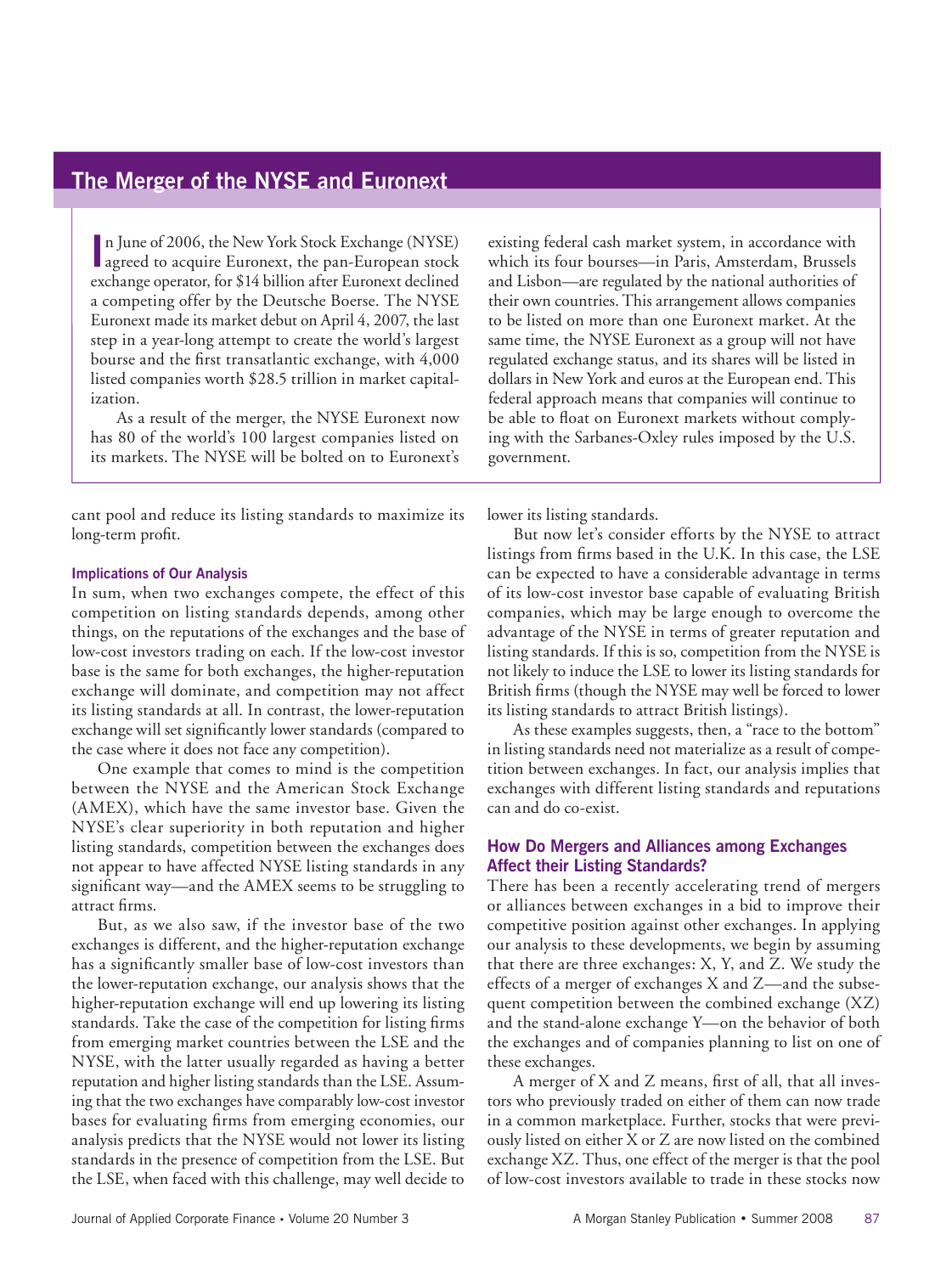increases. And this expanded pool of low-cost investors may in turn lead to two other effects—one on the listing behavior of companies, and one on the listing standards chosen by the exchanges.

To begin with the case where a merger between exchanges is likely to affect corporate listing choices and exchange listing standards most dramatically, let's assume that, before the merger, exchange Y has a greater reputation than either X or Z, and that it has also the largest number of low-cost investors. These two assumptions together imply that, prior to the merger of X and Z, Y dominates these two exchanges (in the sense that all companies would prefer to be listed on this exchange rather than on the other two). In this situation, the stand-alone Y will dominate even after the merger of X and Z if the number of low-cost investors in that exchange is more than that in the combined exchange XZ, so that all companies continue to prefer to be listed on Y. Furthermore, if Y has a greater reputation than the combined XZ, the value-maximizing listing standard for Y will also continue to be higher than that of XZ (since even after the merger, Y will continue to receive the initial listing applications for all companies).

But now let's consider the possibility that, thanks to the merger, the number of low-cost investors in XZ is sufficiently greater than in Y that listing companies will trade off the advantage provided Y's higher listing standard against the benefit of XZ's larger base of low-cost investors. In that case, the advantage of XZ's low-cost investor base could conceivably dominate the effect of Y's higher listing to the point where all companies prefer to be listed on the merged exchange. And in this case, Y will attract only a lower-quality pool of applicant firms, forcing it to lower its listing standards.

Finally, as a third possibility, consider a scenario in which XZ's reputation, though less than Y's, is strong enough that the listing standard set by this exchange will be *higher* than that set by either X or Z before merging. This increase in listing standards is a likely response to the increase in the pool of applicant firms that results from the merger of X and Z's investor bases.

As our analysis suggests, then, two smaller exchanges can improve their competitive position against a third, larger exchange by pooling their low-cost investor bases. And in response to the often-expressed fear that listing standards will fall to the "lowest common denominator," our analysis indicates that this fear is misplaced. In fact, to the extent that the exchange that results from the merger is strengthened by the combination, and the individual exchanges have reasonably strong reputations to begin with, our analysis suggests that the listing standard of the new exchange may well be *higher* than that of *either* of the exchanges before the merger or alliance.

An illustration of this was provided by the merger, in September of 2000, of the Amsterdam, Brussels, and Paris stock exchanges to form Euronext. One of the stated goals of the management of Euronext was to raise the disclosure requirements on companies listing on the combined exchange after the merger.

#### **Implications for Regulation of Exchanges**

Our analysis has a direct bearing on the ongoing debate about the optimal regulation of exchanges after they go public and become value-maximizing corporations. Some observers, including former SEC Chairman Arthur Levitt, have argued that such exchanges should be stripped of their self-regulatory authority after going public, with all such authority resting in a centralized regulatory authority common to exchanges.<sup>18</sup>

Our analysis implies that such a centralized regulatory authority for exchanges would be inappropriate for a number of reasons. First of all, our analysis suggests that even when exchanges act as value-maximizing entities, they have strong incentives to set appropriately high listing standards to protect their reputations and thus maximize their own longrun profits. But, even more important, our analysis implies that reposing all regulatory authority in a centralized agency and adopting a "one-size fits all" approach would reduce the number of otherwise viable exchanges by preventing them from adjusting their listing standards to meet the demands of their applicant pool. And without such exchanges, there could be a significant drop in the number of companies able to fund growth opportunities from public equity markets.

#### **Implications for Sarbanes-Oxley and the Competitiveness of U.S. Exchanges**

It has been argued that the passage of the Sarbanes-Oxley (SOX) Act in 2002 has made U.S. listings significantly less attractive to foreign companies. More specifically, the argument is that the passage of SOX has imposed significant additional costs on listing companies and their managers through the compliance requirements of Section 404 (which aims to reduce the market impact of accounting "errors" from fraud, inadvertent misstatements, or omissions).

But what evidence we have on this issue is inconclusive. In a 2006 study, Luigi Zingales finds that, from 2000 to 2005, the U.S. equity market's share of global IPOs fell

<sup>18.</sup> See, for example, "SEC seeks One Market Regulator," *Washington Post*, Sept 22, 1999. As another example, consider the following comments by Jeffrey Garten, Dean of the Yale School of Management, in a *Wall Street Journal* article ("How to Keep NYSE's Stock High," January 11, 2000): "If the exchange goes public, its self-regulating authority would create huge conflicts of interest between the Big Board's legitimate mandate to enrich its shareholders by attracting new listings, and the requirement to regulate many

of those same shareholders as they trade on the exchange's floor. A second conflict would arise in setting listing requirements for new companies, as there would be a temptation to dilute standards or relax surveillance over them in order to sign up more corporate clients....A far better option is to strip the exchanges of most of their regulatory authority and to create one independent national self-regulating body....it could apply uniform standards on all market participants."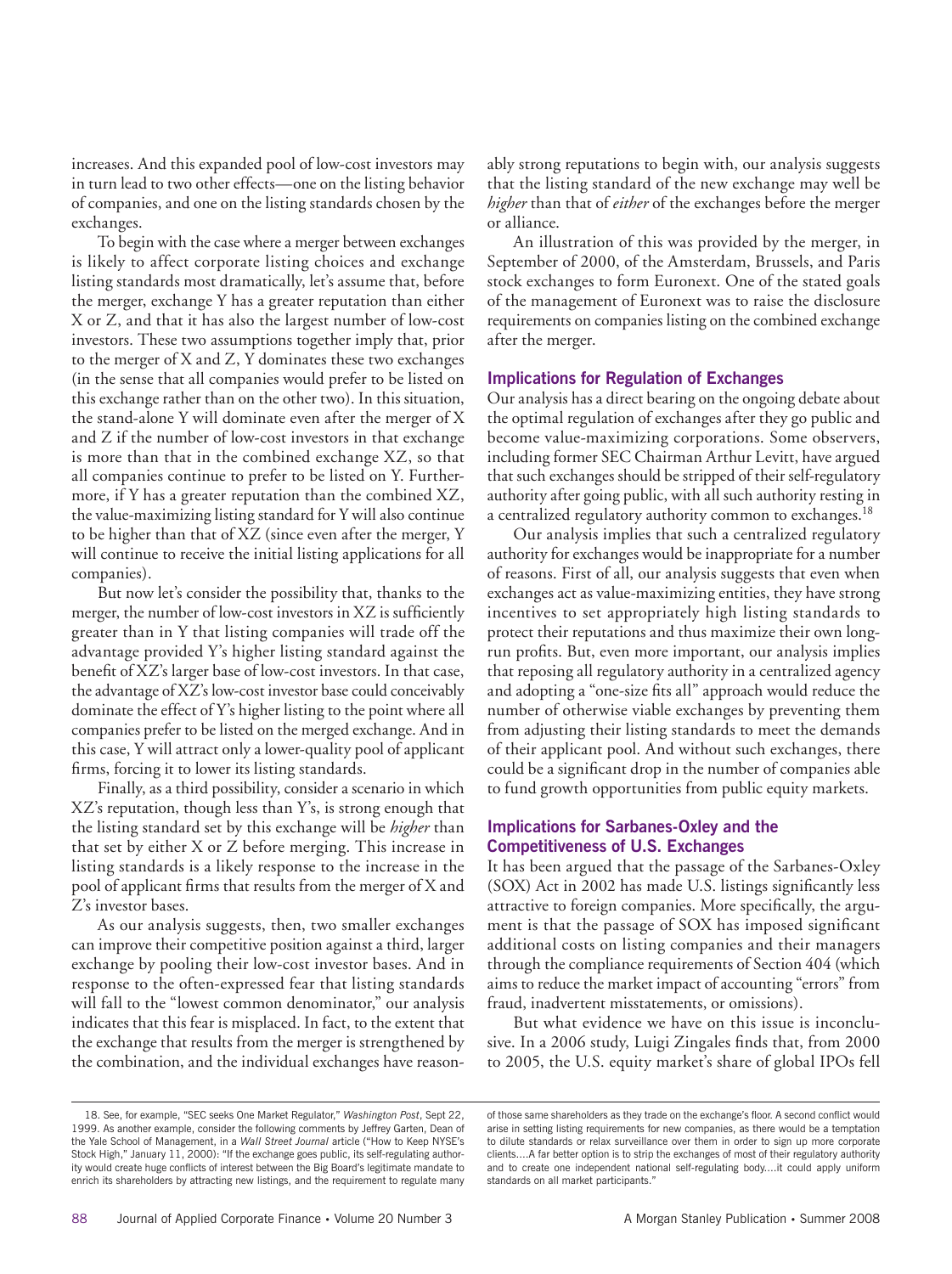dramatically. In particular, while the U.S. capital market attracted 48% of all global IPOs during the 1990s, its share had declined to only 8% in 2006. Zingales attributes this drop in market share partly to increased competition (mostly from European equity markets) but also to the increase in the compliance costs for publicly traded companies due to the passage of SOX.

But in a 2007 study, Craig Doidge, Andrew Karolyi and Rene Stulz argue that the decline in U.S. listings has little to do with SOX or a decline in the competitiveness of U.S. capital markets. In an attempt to evaluate the relative benefits of New York and London exchange listings, this study reports that cross-listings have dropped not only on U.S. exchanges, but also on London exchanges, and that this decline is better explained by changes in the kinds of companies that are going public (newer, smaller, riskier companies) than by changes in the benefits of cross-listings. When these differences in corporate characteristics are controlled for, the study finds that SOX has had no detectable effect of cross-listings.

In an additional attempt to examine the competitiveness of U.S. exchanges, Doidge, Karolyi, and Stulz also investigated changes in the valuation differential (or "crosslisting premium") between U.S.-listed foreign companies and their locally listed counterparts during the period from 1990 through 2005. They found that there was a significant premium for U.S. exchange-listed companies in each of these years, and that the premium has not fallen significantly in recent years. By contrast, they find that there was no valuation premium in any of these years for non-U.K. companies listing on London's Main Market.

Our theoretical analysis offers an explanation of the benefits to non-U.S. companies of cross-listing on U.S. exchanges that is consistent with this empirical evidence. Our analysis predicts two main effects of the passage of SOX. On the one hand, the compliance costs (and therefore aggregate listing costs) of companies cross-listing on U.S. exchanges have clearly increased thanks to SOX. At the same time, however, SOX has also improved the transparency of U.S. exchanges.

What are the expected consequences of these two effects? First, the increase in listing costs implies that the number of foreign companies applying for a U.S. listing (instead of applying, say, to the Alternative Investment Market (AIM) in London) will be lower than otherwise. Second, the increase in the transparency of U.S. exchanges should lead to an increase in the average quality of companies qualifying for a listing on a U.S. exchange, which in turn should cause the reputa-

tions of U.S. exchanges to increase over time. Finally, these two effects can be expected to give rise to an *increase* in the "cross-listing premium" experienced by companies listed on U.S. exchanges.

In sum, while the implications of our analysis include a reduction of cross-listings by foreign firms on U.S. exchanges after the passage of SOX (at least in the short run), they are also consistent with the value of a U.S. listing actually increasing over time as a result of SOX.

#### **Conclusion**

We have analyzed both companies' choice of exchange, and exchanges' choice of listing standards, in a setting where corporate insiders have private information about firm value and outsiders can become (better) informed at a cost. In our analytical framework, exchanges are populated by two kinds of investors, whose numbers vary across exchanges: sophisticated (low information production cost) investors and ordinary (high-cost) investors.

As long-term value-maximizers, publicly traded exchanges can be expected to devote considerable attention to finding the optimal listing and disclosure standards, and to adjusting them to changes in circumstances. The setting and enforcement of the appropriate listing standards are the main determinant of an exchange's reputation, which in turn determines the kinds of companies that will choose to list on it. Exchanges with the highest listing standards and reputations are likely to work hard to maintain them, while exchanges with lesser reputations will seek to carve out niches by making opportunistic use of lower (though not too low) listing standards while possibly seeking alliances or mergers.

But if less reputable exchanges can be expected to use lower listing standards (and fees) as a tool in competing for listings with other exchanges, this will not necessarily lead to a "race to the bottom" in listing standards. Moreover, a merger between two exchanges may in fact result, for at least one of the exchanges, in a *higher* listing standard for the combined exchange.

THOMAS CHEMMANUR is Professor of Finance at Boston College.

PAOLO FULGHIERI is GlaxoSmithKline Professor of Finance at the University of North Carolina.

jie he is a Ph.D Student in Finance at Boston College.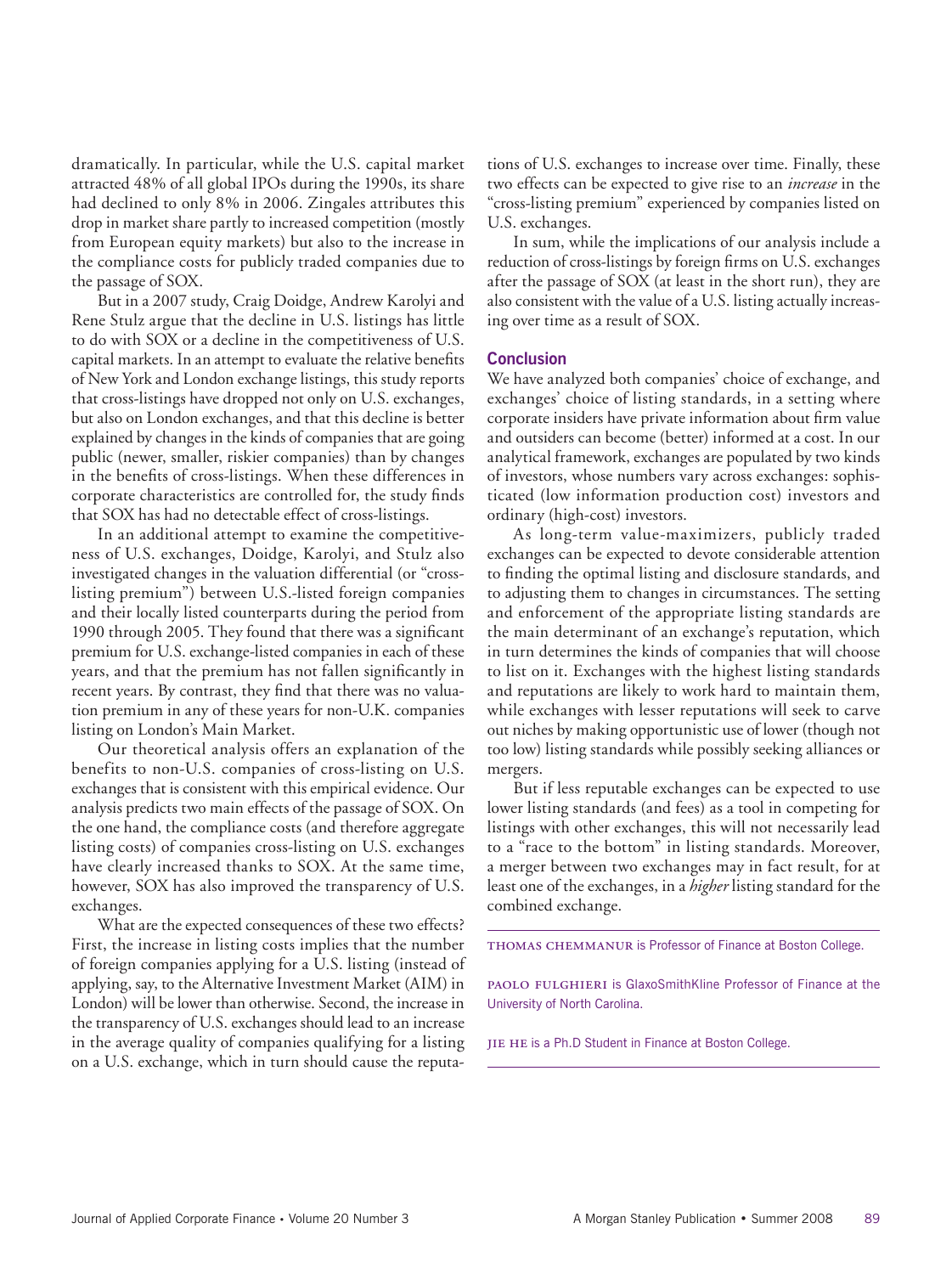#### **References**

Alexander, G. J., C. S. Eun, and S. Janakiraman, 1988, International listings and stock returns: Some empirical evidence, *Journal of Financial and Quantitative Analysis* 23, 135-151.

Baker, H. K., J. R. Nofsinger, and D. G. Weaver, 1999, International cross-listing and visibility, Unpublished NYSE Working paper.

Blass, A., and Y. Yafeh, 2000, Vagabond shoes longing to stray: Why foreign firms list in the United States, *Journal of Banking and Finance* 25, 555-572.

Chemmanur, T., and P. Fulghieri, 1999, A theory of the going public decision, *Review of Financial Studies* 12, 249- 279.

Chemmanur, T., and P. Fulghieri, 2006, Competition and cooperation among exchanges: A theory of cross-listing and endogenous listing standards, *Journal of Financial Economic*s 82, 455-489

Dewenter, K., C. Kim, U. Lim, and W. Novaes, 2007, Race to the top among stock exchanges: Theory and evidence, Unpublished Working Paper, University of Washington, Yonsey University, and PUC-Rio.

Doidge, C., G. A. Karolyi, and R. M. Stulz, 2007, Has New York become less competitive in global markets? Evaluating foreign listing choices over time, unpublished working paper, Ohio State University and European Corporate Governance Institute.

Fanto, J. A., and R. S. Karmel, 1997, Report on the attitudes of foreign companies regarding a U.S. listing, *Stanford Journal of Law, Business and Finance* 51, 3, 37-58.

Forester, S.R., and G. A. Karolyi, 1993, International listings of stocks: the case of Canada and the U.S., *Journal of International Business Studies*, Fourth Quarter, 763-784.

Fuerst, O., 1996, Advantages of global listing of stock: Institutional background, unpublished working paper, Columbia University.

Howe, J. S., and K. Kelm, 1987, The Stock price impact of overseas listings, *Financial Management*, Autumn, 51-56.

Jayaraman, N., K. Shastri, and K. Tandon, 1993, The impact of international cross-listings on risk and return: The evidence from American depository receipts, *Journal of Banking and Finance* 17, 91-103.

Lau, S. T., D. Diltz, and V. Apilado, 1994, Valuation effects of international stock exchange listings, *Journal of Banking and Finance* 18, 743-755

Pagano, M., A. Roell, and J. Zechner, 2002, The geography of equity listing: Why do companies list abroad?, *Journal of Finance* 57, 2651-2694.

Salomon Brothers, 1994, Accessing the U.S. equity capital markets: A guide for non-U.S. Issuers, Salomon Brothers, October 1994.

Saudagaran, S. M., 1988, An empirical study of selected factors influencing the decision to list on foreign stock exchanges, *Journal of International Business Studies* 19, 101- 127.

Saudagaran, S.M., and G. C. Biddle, 1995, Foreign listing location: A study of MNCs and stock exchanges in eight countries, *Journal of International Business Studies*, Second Quarter, 319-341.

Zingales, L., 2006, Is the U.S. capital market losing its competitive edge? Unpublished Working Paper, University of Chicago.